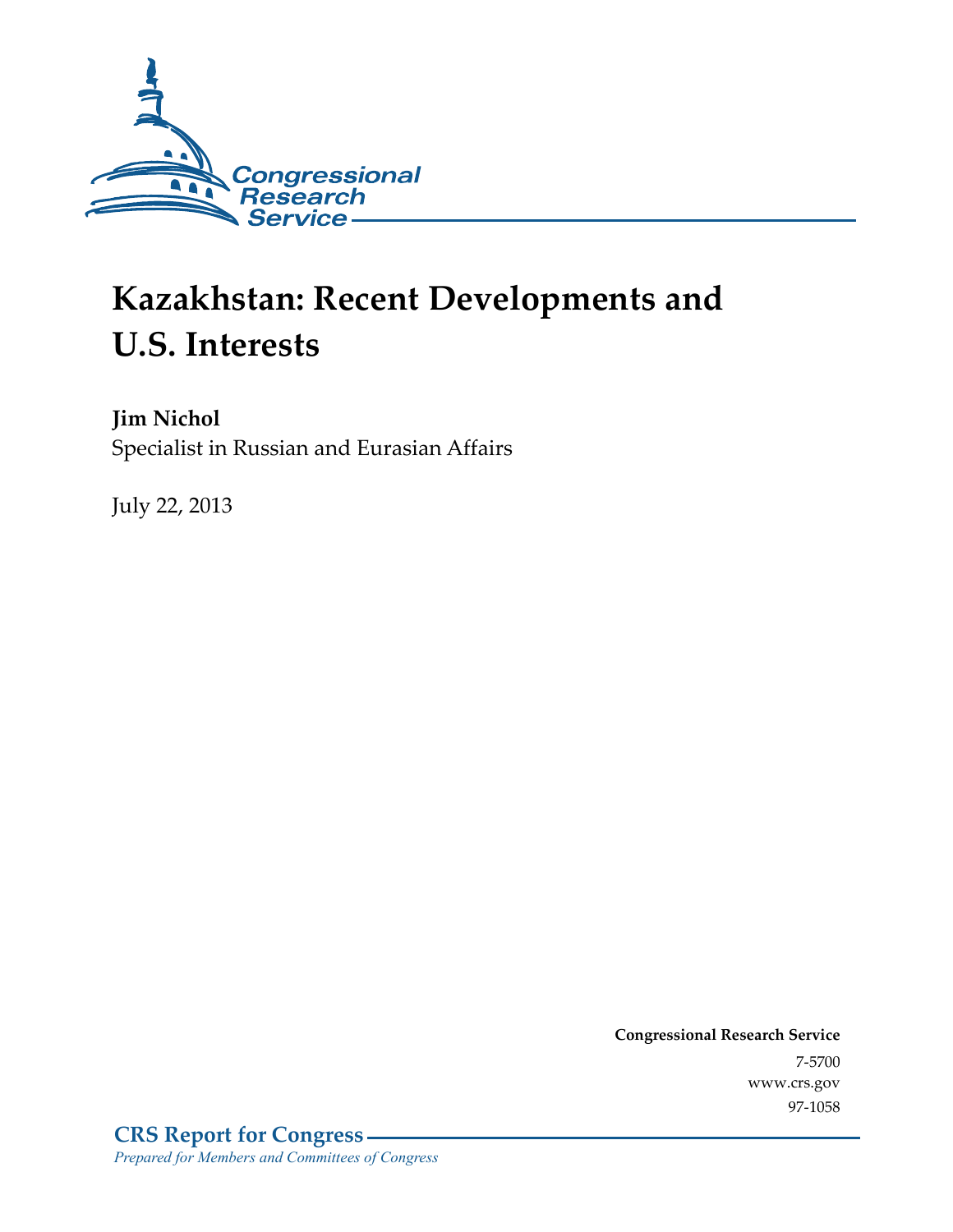### **Summary**

Kazakhstan is an important power in Central Asia by virtue of its geographic location, large territory, ample natural resources, and economic growth, but it faces ethnic, political, and other challenges to stability. Kazakhstan gained independence at the end of 1991 after the break-up of the former Soviet Union. Kazakhstan's president at the time, Nursultan Nazarbayev, was one of the top leaders of the former Soviet Union and was instrumental in forming the successor Commonwealth of Independent States. He has been reelected president of Kazakhstan several times and in June 2010 was proclaimed the "Leader of the Nation" with lifetime ruling responsibilities and privileges. Kazakhstan's economy is the strongest in Central Asia, buoyed by oil exports. Its progress in democratization and respect for human rights has been halting, according to most observers. Nonetheless, Kazakhstan's pledges to reform convinced the Organization for Security and Cooperation in Europe (OSCE) to select the country's leadership for its 2010 presidency.

According to the Obama Administration, the United States' strategic aim in Kazakhstan is to help the country develop into a stable, secure, and democratic country that embraces free market competition and rule of law, and is a respected regional leader. Cumulative U.S. aid budgeted for Kazakhstan in fiscal years 1992 through 2010 was \$2.05 billion (all program and agency funds), with Kazakhstan ranking fifth in aid among the 12 Soviet successor states. A large part of U.S. aid has supported Comprehensive Threat Reduction (CTR) programs to prevent the proliferation of weapons of mass destruction. Budgeted aid for FY2011 was \$17.6 million and was \$19.3 million for FY2012. Requested aid for FY2014 is \$12.2 million (these latter amounts include foreign assistance listed in the *Congressional Budget Justification for Foreign Operations*, and exclude Defense and Energy Department funding; country data for FY2013 are not yet available). Among congressional actions, foreign operations appropriations since FY2003 have barred assistance to the government of Kazakhstan unless the Secretary of State determines and reports that Kazakhstan has significantly improved its human rights record. A waiver on national security grounds has been exercised in recent years.

Reportedly responding to a U.S. appeal, the Kazakh legislature in May 2003 approved sending military engineers to assist in coalition operations in Iraq. The 27 troops trained Iraqis in demining and water purification. They pulled out of Iraq in late 2008. Since 2009, Kazakhstan has permitted air and land transit for U.S. and NATO troops and equipment—as part of the Northern Distribution Network—to support stabilization operations in Afghanistan. In mid-May 2011, the Kazakh legislature demurred on sending some military officers to take part in noncombat missions in Afghanistan, citing popular opposition to sending such personnel to Afghanistan. In 2012, Kazakhstan agreed to facilitate the egress of troops and material from Afghanistan.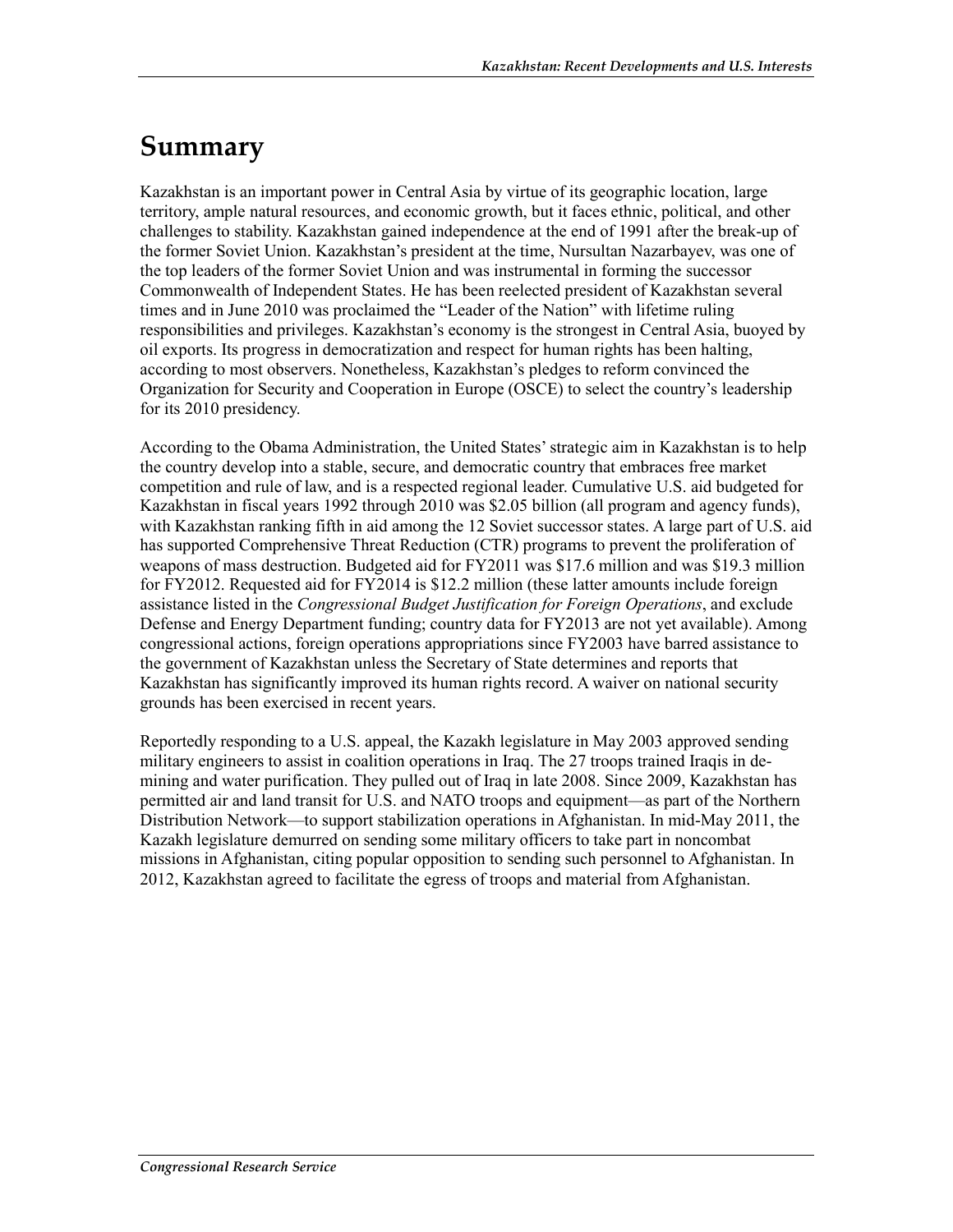## Contents

| 21 |
|----|
|    |

### Figures

|--|--|--|--|--|

### Contacts

|--|--|--|--|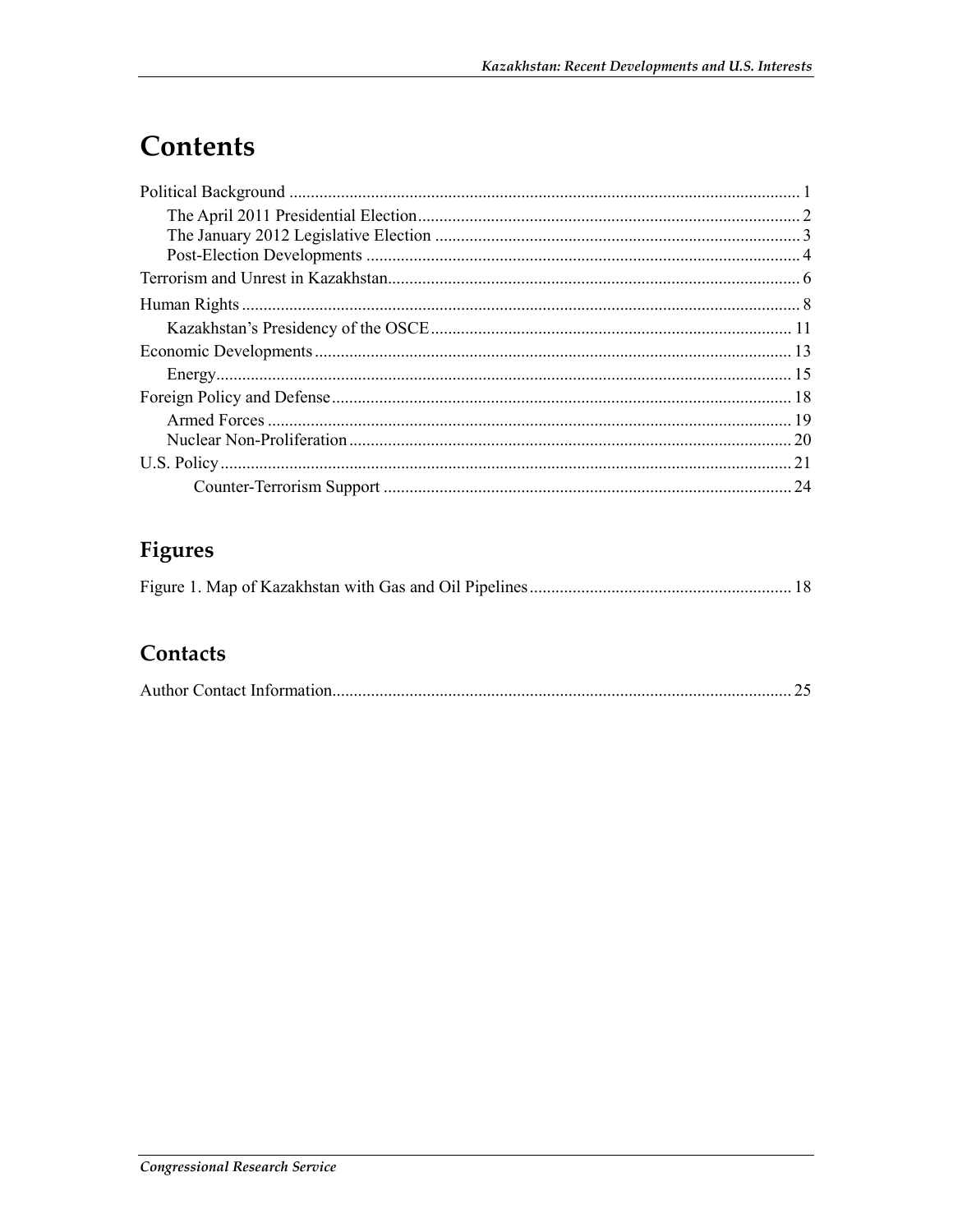## **Political Background**

Kazakhstan's moves toward democracy have been halting. The 1995 constitution establishes strong presidential power. As further fleshed out by a presidential edict, the legislature cannot control the budget, initiate constitutional changes, or exercise oversight over the executive branch. Most bills are initiated by the president, and if the legislature fails within 30 days to pass one of his "urgent" bills, he may issue it by decree. The bicameral legislature consists of a popularly elected lower chamber, the Majilis, and an upper chamber, the Senate, whose members are indirectly elected by regional assemblies or by the president. A People's Assembly composed of cultural and ethnic leaders serves as a presidential forum. A law in 2000 guaranteed the president certain post-retirement powers, as well as immunity from prosecution. These powers include the chairmanship of the People's Assembly and membership on the Security Council and Constitutional Council, and the right to advise the incumbent president and to retain a role in "initiatives on the country's development."

#### **Kazakhstan: Basic Facts**

**Area and Population:** Land area is 1,049,200 sq. mi.; about four times the size of Texas. The population is 17.74 million (*The World Factbook*, mid-2013 est*.*).

**Ethnicity:** 63.1% are Kazakh and 23.7% are Russian (2009 Kazakh census). Other ethnic groups include Uzbeks, Tatars, Uighurs, and Germans.

**Gross Domestic Product:** \$235.6 billion; per capita GDP is about \$14,100 (*The World Factbook*, 2012 est., purchasing power parity).

**Political Leaders:** *President:* Nursultan Nazarbayev; *Chair of the Majilis*: Nurlan Nigmatulin; *Chair of the Senate*: Kayrat Mami; *Prime Minister*: Serik Akhmetov; *Foreign Minister*: Yerlan Idrisov; *Defense Minister*: Adilbek Dzhaksybekov.

**Biography:** Nazarbayev, born in 1940, moved up through the ranks of the Kazakh Communist Party (KCP), becoming its head in 1989. He also was appointed president by the legislature in 1990. He resigned from the KCP in 1991 and won an unopposed popular election as president in December 1991. A 1995 referendum extended his rule. He was reelected in 1999, 2005, and 2011. In 2000, legislation granted him some official powers for life, and in 2007 he was exempted from term limits.

On December 4, 2005, President Nazarbayev was reelected with 91.1% of 6.74 million votes cast in a five-man race. Many observers credited economic growth in the country and increases in pensions and state wages as bolstering Nazarbayev's popularity. He campaigned widely and pledged democratic reforms and poverty relief. Five pro-government parties formed a People's Coalition to back him. Many oppositionists supported a Movement for a Just Kazakhstan, which backed Zharmakhan Tuyakbay, the head of the Social Democratic Party. Another candidate, Alikhan Baymenov, had been nominated by the "moderate opposition" Ak Zhol Party. Observers from the Organization for Security and Cooperation in Europe (OSCE) and others assessed the election as progressive but still falling short of a free and fair race.

The legislature approved constitutional changes in May 2007 that President Nazarbayev claimed would increase legislative power and boost democratization. The changes included increasing the number of deputies in both legislative chambers, decreasing the president's term in office from seven to five years (reversing a 1998 change from five to seven years), and requiring a court order in case of detention or arrest. Seemingly nonreformist changes included a requirement for a twothirds vote in each legislative chamber to override presidential alterations to approved bills, a provision that nine deputies of the Majilis (the lower legislative chamber) are appointed by the People's Assembly, and a change "initiated" by the legislature excluding Nazarbayev from term limits. Visiting former U.S. Assistant Secretary of State Richard Boucher stated in June 2007 that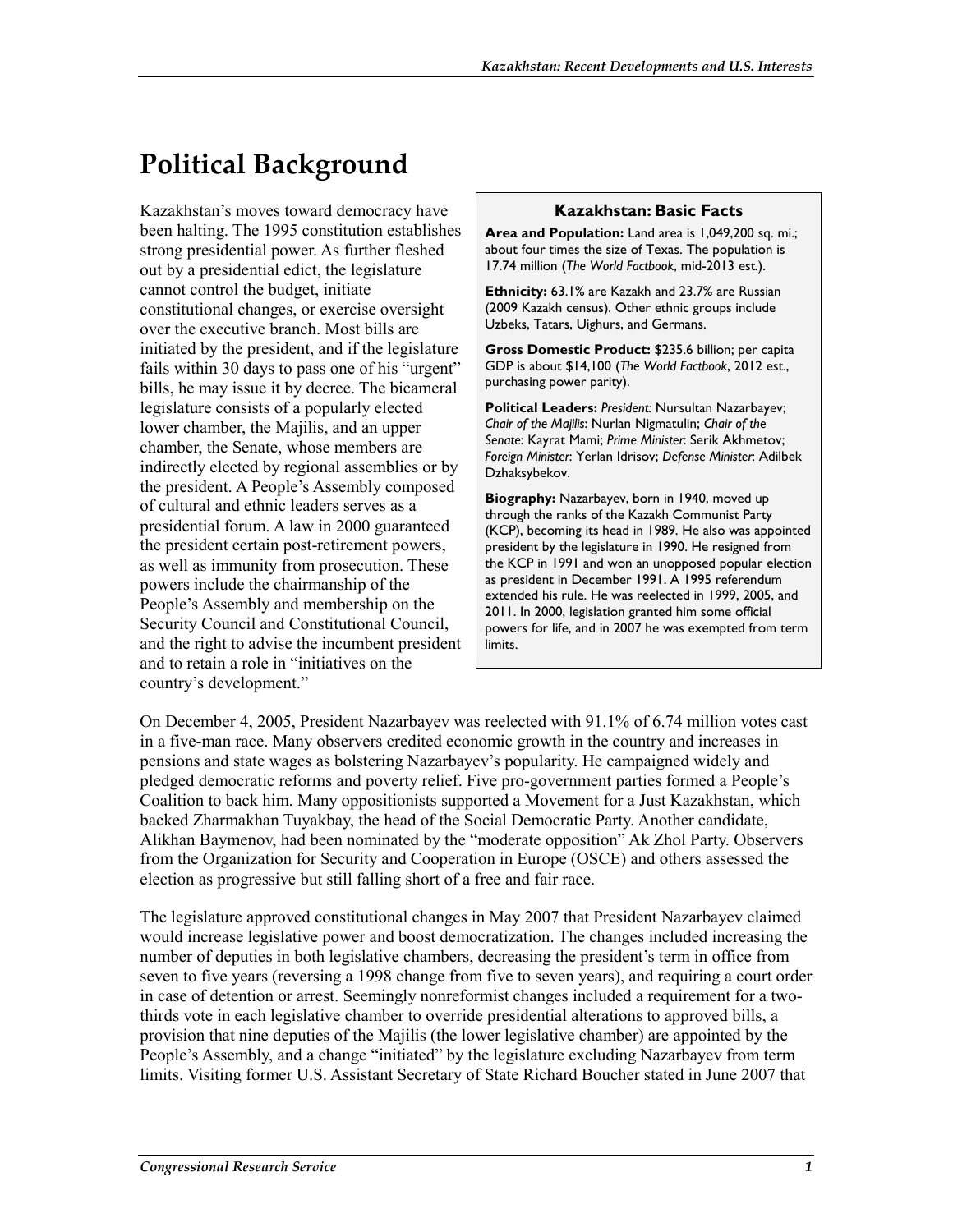"these constitutional amendments go in the right direction.... [and] point the way to a stable, democratic system."<sup>1</sup>

An early Majilis election was called for August 18, 2007. As per constitutional amendments and election law changes, the size of the chamber was increased to 107 members. Ninety-eight members were to be elected by party lists and nine by the People's Assembly headed by the president. Seven parties were registered for the election, six of which were pro-government and one of which was an opposition party, the National Social Democratic Party. The ruling party, Nur-Otan (Fatherland's Ray of Light), reportedly received 88.05% of 8.87 million votes cast and won all 98 seats. The other parties were unable to clear a 7% threshold needed to win seats. Observers from the OSCE praised some positive aspects of the vote, but judged it as falling short of a free and fair race.<sup>2</sup> In 2009, the Azat (Freedom) Party and the National Social Democratic Party announced that they were merging to increase their electoral prospects, but the government has refused to register the new party.

Legislation approved in May 2010 proclaimed Nazarbayev the "Leader of the Nation" ("*El Basy*") and reiterated and may have broadened lifetime powers granted in 2000 even if he retires from the presidency. The underlying purpose of the legislation may have been its guarantees of lifetime immunity from prosecution and other protections for the president and his family, including their business dealings. Nazarbayev refused to sign the bills into law, stating that although he was honored by the designation, he did not need such "puffery," and that his family should be covered by the same laws as everyone else. Despite these seeming protestations, he did not formally veto the bills, so under a law implementing the constitution, $3$  they went into effect in mid-June 2010. He explained that he did not veto the bills because he was certain the legislature would bow to the wishes of the people and over-ride a veto.

### **The April 2011 Presidential Election**

In late 2010, supporters of President Nazarbayev launched a petition drive to hold a referendum to approve extending his term in office until December 2020 (a similar referendum had been held in 1995 to extend his term to 1999). The United States and other countries and international organizations were critical of the proposed referendum. The Kazakh legislature quickly approved a bill to hold a referendum even before the petition drive was complete, but President Nazarbayev vetoed the legislation. The legislature overrode his veto (by this time, reportedly two-thirds of the electorate had signed the petition), but the Constitutional Council ruled at the end of January 2011 against the legitimacy of proposed constitutional changes necessary to hold the referendum. President Nazarbayev claimed that to gratify the petition-signers who had endorsed his presidency and to uphold democracy, he would move up the date of the next scheduled presidential election from late 2012 to April 3, 2011.

Many opposition politicians decried the holding of a sudden presidential election. They claimed that they would not be able to mount adequate campaigns in only a few weeks, while

<sup>&</sup>lt;sup>1</sup> U.S. Embassy, Astana, Kazakhstan. *Interview by ... Richard A. Boucher with Aybek Aldabergenov of Era TV*, June 6, 2007.

<sup>2</sup> OSCE, Office for Democratic Institutions and Human Rights, *Republic of Kazakhstan Parliamentary Elections, 18 August 2007: Election Observation Mission Report*, October 30, 2007.

<sup>3</sup> Joanna Lillis, "Bill to Boost Nazarbayev's Powers in Kazakhstan Remains Theoretically Alive," *Eurasianet*, June 9, 2010.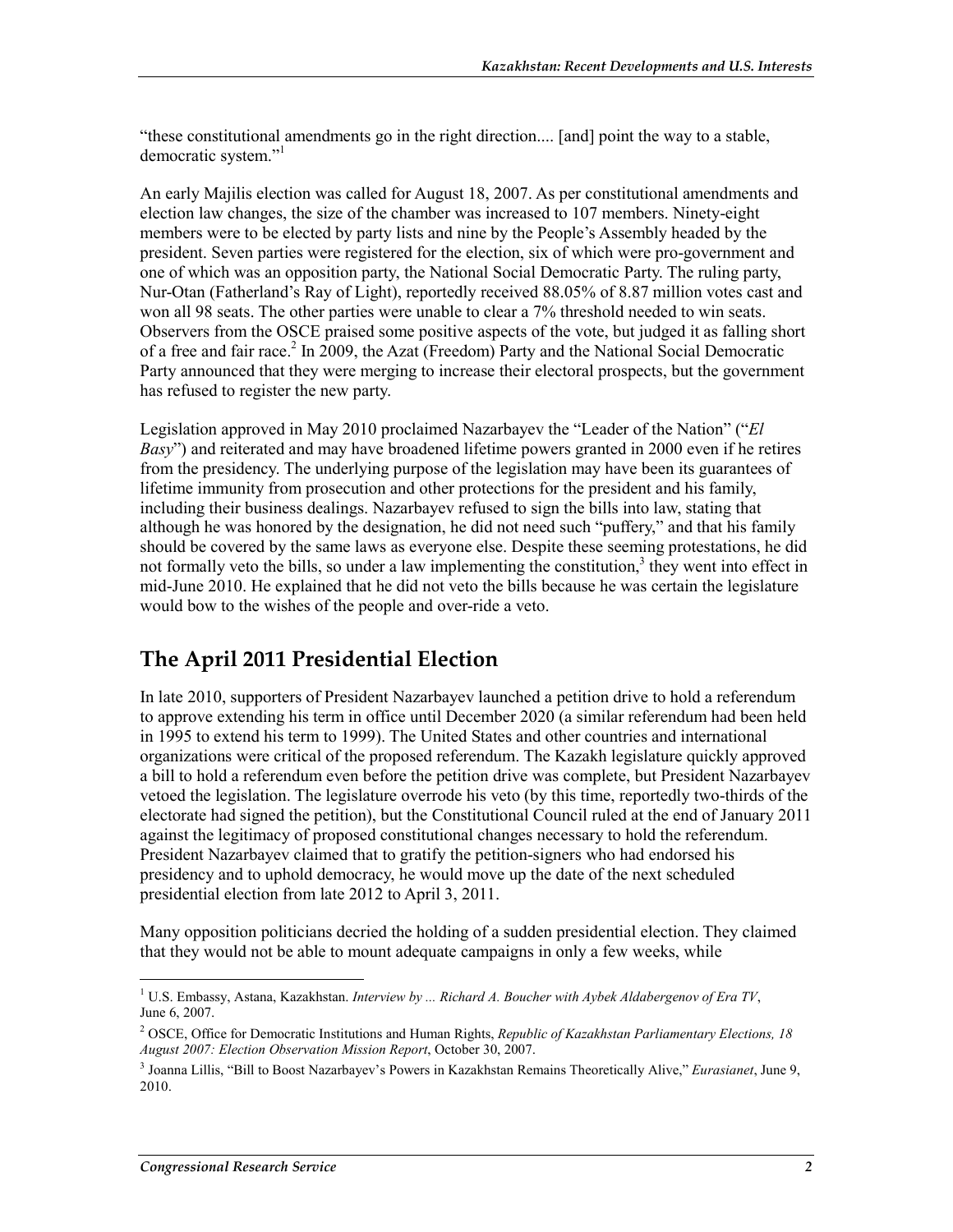Nazarbayev's supporters had already mobilized to carry out the petition drive. During a threeweek registration period, three candidates besides the president were able to satisfy the many requirements necessary to run (two of these also had run in the 2005 presidential election), while other more well-known opposition politicians refused to run, were unable to satisfy the various requirements, or were denied registration. All of the presidential candidates proclaimed that they wanted Nazarbayev to win, and one candidate announced on voting day that he had cast his ballot for the incumbent. The Kazakh Central Electoral Commission (CEC) reported that 89.99% of 9.3 million voters turned out and that Nazarbayev was reelected with 95.55% of the vote. According to OSCE monitors, "needed reforms for holding genuine democratic elections still have to materialize as this election revealed shortcomings similar to those" in previously monitored elections. The OSCE reported "serious irregularities" during voting, "including numerous instances of seemingly identical signatures on voter lists and cases of ballot box stuffing," and judged vote counting as even more problematic.<sup>4</sup> The U.S. Embassy congratulated Nazarbayev on his reelection and "welcome[d] Kazakhstan's commitments to further liberalize the political environment and believe[d] that continued improvements in the electoral process are critical components."<sup>5</sup>

#### **The January 2012 Legislative Election**

For the third time during his period of rule, Kazakhstan's President Nazarbayev issued a decree on November 16, 2011, dismissing the legislature and setting early elections for January 15, 2012. He invoked his constitutional power to dissolve the legislature in case of a "political crisis" between the legislature and the executive branch of government. He argued that the crisis was linked to the possibility of another global economic downturn. His presidential advisor added that other reasons included rising terrorism and increasing popular discontent that would make it more difficult for the ruling party to win if the election were held at the normal time in late 2012.<sup>6</sup>

Of the 107 seats in the lower legislative chamber (the Majilis), 98 were to be allocated through party list voting, with the remaining 9 members selected by the Assembly of People of Kazakhstan. Critics complained that the holding of an early election appeared aimed—as in the case of the early presidential election—to hinder the political opposition from preparing for the election. Critics also alleged that the government had prepared for an early election, including by suspending the activities of the opposition Communist Party in October 2011, on the grounds that the party was trying to form an illegal alliance with an unregistered party to participate in a future legislative election. Another possible preparatory move included the Ak Zhal Party's selection of Azat Peruashev, who allegedly is a supporter of Nazarbayev, as its head. Under a law passed in 2009, more than one party must be represented in the legislature, so that even if only the ruling party gained enough votes to win seats under normal rules, a runner-up party would be granted at least two seats.

Seven parties were registered to run in the January 15, 2012, election to the Majilis. One other party, Rukhaniyat, was de-registered two weeks before the election, a procedure the OSCE stated appeared selective. Days before the election, over two dozen candidates were removed from the

<sup>4</sup> OSCE, Office for Democratic Institutions and Human Rights, *International Election Observation, Republic Of Kazakhstan, Early Presidential Election, 3 April 2011: Statement of Preliminary Findings and Conclusions*, April 4, 2011.

<sup>5</sup> U.S. Embassy, Astana, Kazakhstan, *Press Release: U.S. Embassy Statement*, April 4, 2011.

<sup>6</sup> *CEDR*, December 19, 2011, Doc. No. CEP-950019.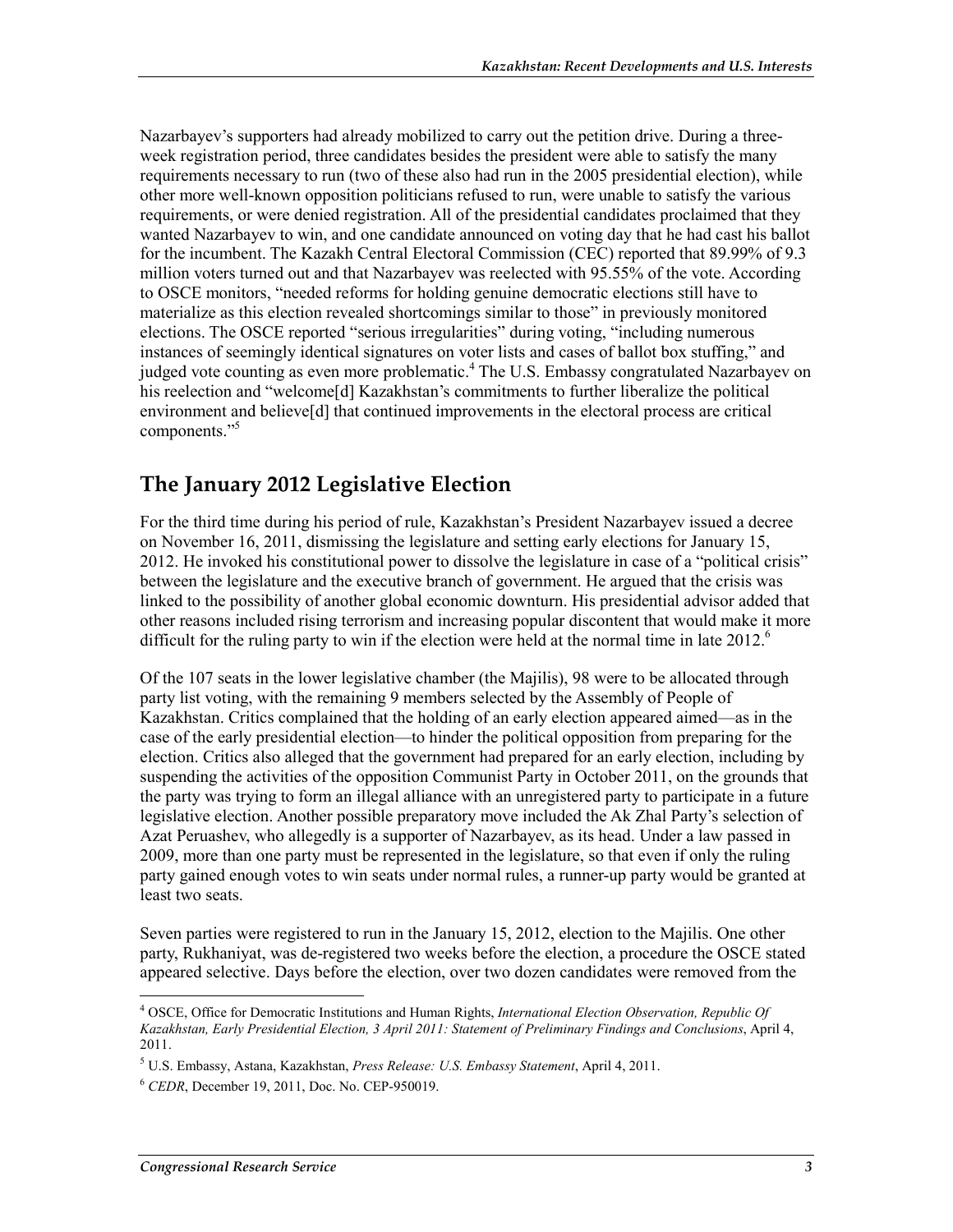party lists by the Central Electoral Commission because of alleged inaccuracies in their documentation, a procedure deemed problematic by the OSCE.

The official campaign season opened on December 16, 2011, the same day that a peaceful protest by striking energy workers in the northern Kazakh town of Zhanaozen turned violent, resulting in over a dozen deaths and dozens of injuries. Martial law was declared in the town and was extended to the end of January 2012, but voting on election day went ahead. Rukhaniyat claimed that it was blocked from participating in the election because of its criticism of the security crackdown in Zhanaozen. The riots contributed to more emphasis in the campaign to the need for boosting social programs. According to some reports, the government waited until after the election to launch arrests of many alleged protesters.

According to the final results issued by the CEC, the ruling Nur Otun Party received 80.99% of 7.02 million votes cast and won 83 seats, Ak Zhol received 7.47% of the vote and 8 seats, and Communist People's Party received 7.19% and 7 seats. The other four parties—the National Social Democratic Azat, Auyl, Patriots, and Adilet—failed to clear the 7% vote hurdle and won no seats. Even the presidential administration has stated that both of the minor parties that entered the Majilis are pro-Nazarbayev parties.

OSCE election monitors judged that the election did not meet fundamental principles of democratic elections. They reported that the legal framework for holding democratic elections was inadequate, only selected parties were permitted to run, voters had no assurance of which candidates on the winning lists might end up with seats, the open exchange of views during the campaign was restricted, and there were "significant irregularities" on voting day, including ballot box stuffing and "significant changes" by higher electoral bodies to vote totals reported at the precinct level. The OSCE monitors also raised concerns that the CEC had declared the winners before the appeal process period was over.<sup>7</sup> In early March 2012, President Nazarbayev criticized some unnamed countries in the OSCE for using election monitoring to "pressure" other OSCE members, and threatened that Kazakhstan and other CIS members might cease inviting the OSCE to monitor elections.

#### **Post-Election Developments**

Even before the election was over, observers reported that government arrests and harassment of journalists and opposition party politicians were increasing. In late January 2012, one prominent opposition newspaper editor was arrested on charges that were two years old, and Vladimir Kozlov, the head of the unregistered Alga Party, was arrested on charges of inciting social disorder in Zhanaozen. In mid-March 2012, the European Parliament approved a resolution that expressed indignation for the incarceration of opposition politicians and journalists since the election on political grounds and called for their release. The resolution urged the Kazakh government to reverse the recent further deterioration of human rights by undertaking reforms to ensure future pluralistic elections, to safeguard a free press, and to permit NGOs to operate freely. The resolution also "strongly condemn[ed] the violent crackdown by the police against demonstrators in Zhanaozen," and called for an independent and credible investigation of the incident.<sup>8</sup> On April 19, 2012, journalist Lukpan Akhmedyarov was attacked and wounded in

<sup>7</sup> OSCE, ODIHR, *Republic Of Kazakhstan, Early Parliamentary Elections, 15 January 2012: OSCE/ODIHR Election Observation Mission Final Report*, April 3, 2012.

<sup>8</sup> European Parliament, *Resolution of 15 March 2012 on Kazakhstan*, 2012/2553(RSP), March 15, 2012.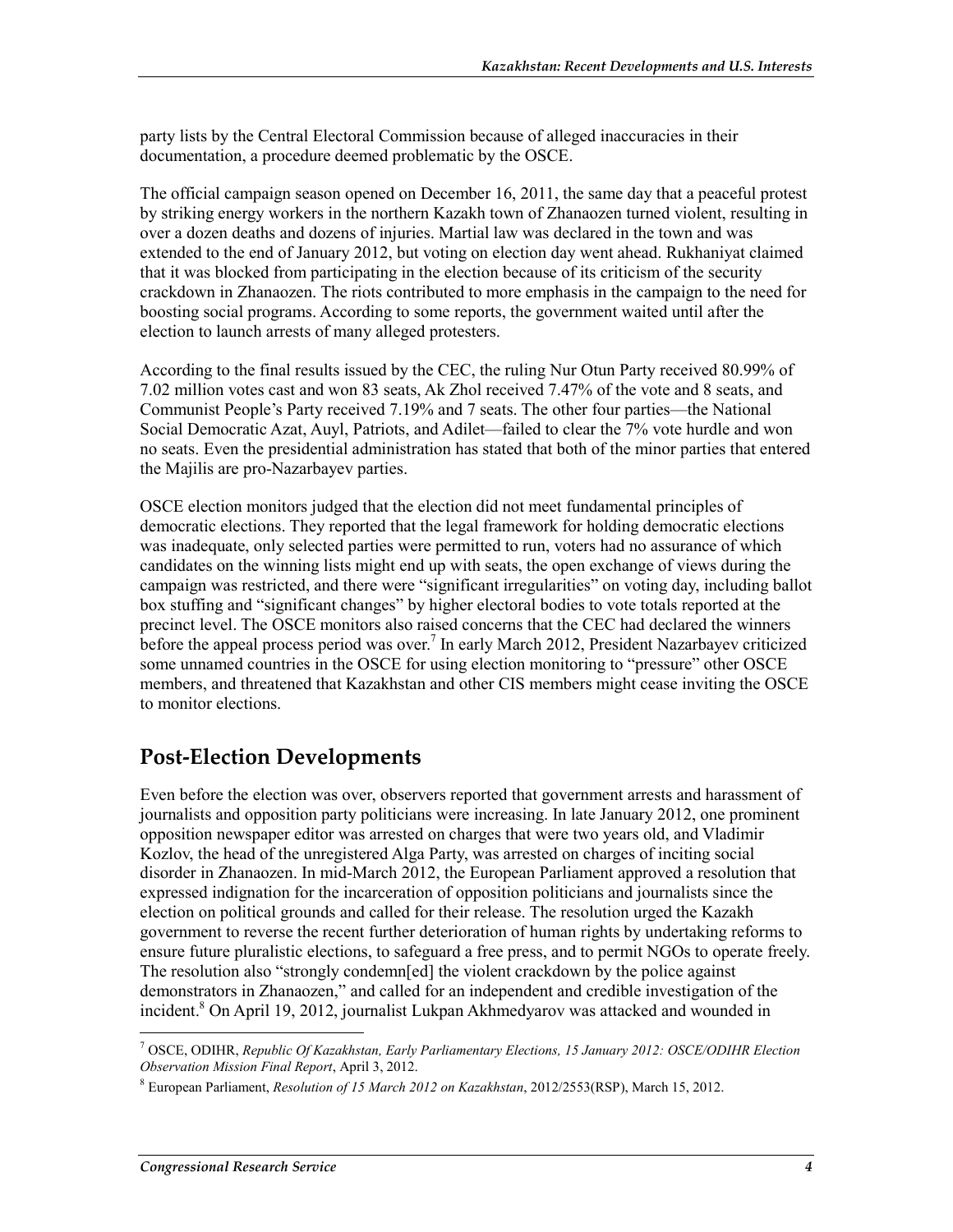western Kazakhstan. He has alleged that the attackers are linked to local officials. In mid-August 2012, Assistant Secretary Blake praised the January legislative election as marking progress in the creation of a "multi-party democracy," but raised hopes that the then-pending trial of Alga Party leader Kozlov would be fair, impartial, and open, and not jeopardize this democratization progress.<sup>9</sup>

In October 2012, several Kazakh human rights activists and others issued an appeal for the U.S. government to deny entrance visas to over three dozen Kazakh officials involved in the Zhanaozen violence, including President Nazarbayev. The Kazakh Consulate General in New York denounced the appeal, stating that officials and others involved in the Zhanaozen violence duly had been tried and found guilty in proceedings that were transparent and followed the rule of  $law<sup>10</sup>$ 

In November 2012, an appeals court upheld the 7.5 year prison sentence handed down in October to the head of the unregistered Alga opposition party, Vladimir Kozlov, convicted on charges that he organized the Zhanaozen riots as part of a coup attempt against Nazarbayev. The U.S. Ambassador to the Permanent Council of the OSCE, Ian Kelly, raised concerns that the case was used to silence a leading oppositionist and stated that the irregularities of the trial "casts serious doubts on [Kazakhstan's] respect for human rights, fundamental freedoms, and the rule of law." He also correctly predicted that the charge of "inciting social hatred" against Kozlov could be used to prosecute other oppositionists, civil society organizations, and members of the media.<sup>11</sup> On December 21, 2012, the Alga Party was banned as an extremist organization by the Almaty district court, silencing what one observer has characterized as the main opposition party in the country. $^{12}$ 

In November 2012, the Kazakh General Prosecutor's Office recommended the closure of most opposition media on the grounds that they contained calls for the violent overthrow of the government and otherwise undermined national security. Courts quickly ruled that these media were "extremist," reportedly without substantial evidence, and ordered their closure. Reporters Without Borders has set up some Internet sites for several of the banned media.<sup>13</sup>

A new holiday was celebrated on December 1, 2012, entitled "Day of the First President," to celebrate President Nazarbayev's rule. Some commentators in Kazakhstan speculated that this holiday was established to further consolidate presidential power and quell dissenting views.<sup>14</sup>

<sup>9</sup> U.S. Department of State, *On-the-Record Briefing With International Media: Robert O. Blake, Jr., Assistant Secretary, Bureau of South and Central Asian Affairs*, August 15, 2012.

<sup>10</sup> *About the Abuses of Kazakhstan's Dictatorship and Its Ruler Nursultan Nazarbayev*, Human Rights Foundation, October 17, 2012; *Washington Examiner*, October 17, 2012; Consulate General of the Republic of Kazakhstan in New York, *Kazakhstan's Response to the Recent Ad in Washington Examiner*, October 24, 2012; Joanna Lillis, "Kazakhstan: Nazarbayev Friends and Foes Sling Mud," *Eurasianet*, November 14, 2012.

<sup>11</sup> U.S. Department of State, *Ambassador Kelly on Sentencing of Vladimir Kozlov in Kazakhstan*, 11 October 2012.

<sup>12</sup> Joanna Lillis, "Kazakhstan: Political Trial Fails to Provoke Outcry," *Eurasianet*, October 10, 2012.

<sup>&</sup>lt;sup>13</sup> "Main Opposition Media Silenced in Space of a Month," Reporters Without Borders, December 28, 2012, and January 2, 2013, at http://en.rsf.org/kazakhstan-main-opposition-media-silenced-in-28-12-2012,43751.html.

<sup>14 &</sup>quot;New 'Leader's Day' Suggests Power Consolidation Ahead of Handover," *Open Source Center Analysis*, November 30, 2012; *Interfax*, November 29, 2012.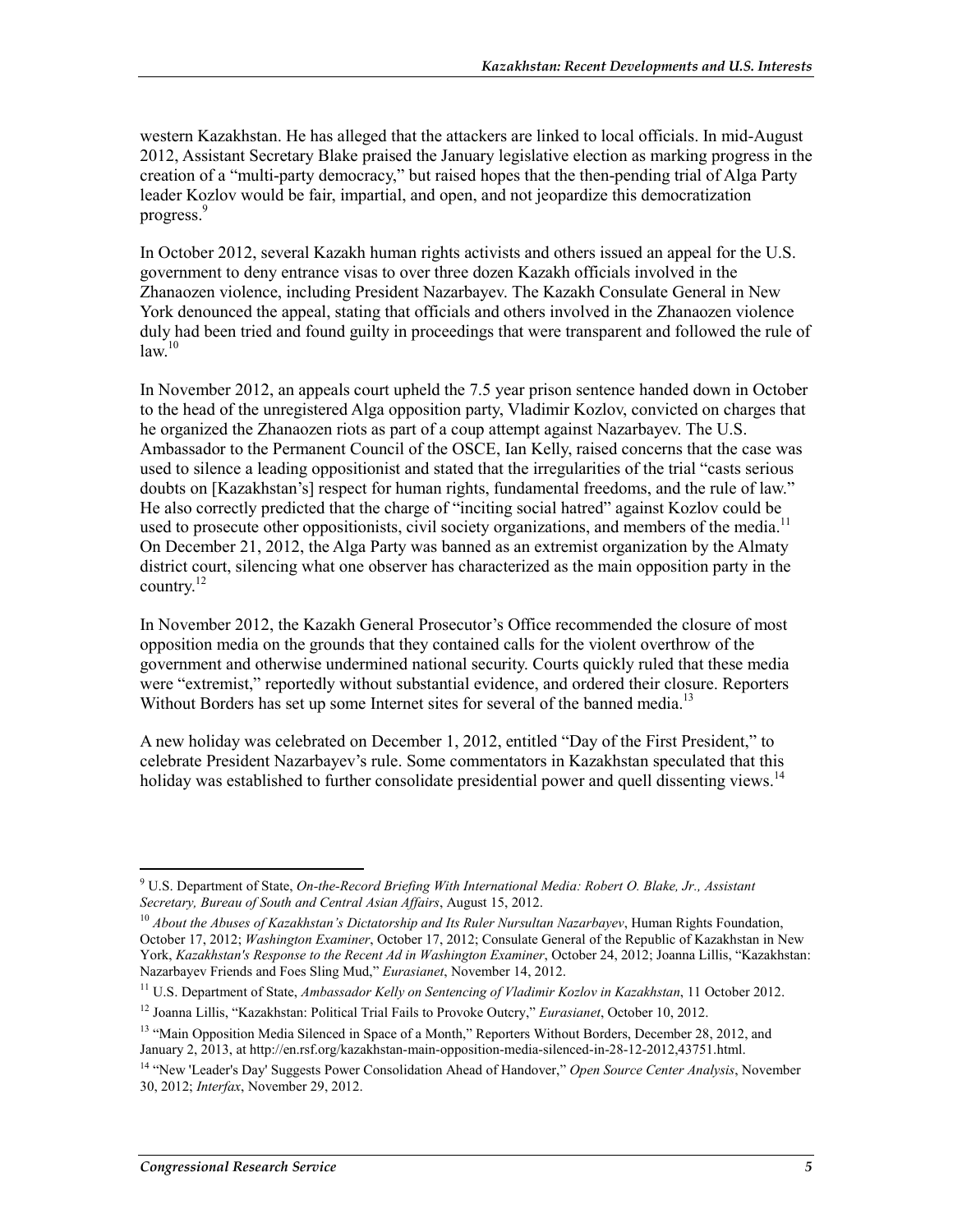In mid-December 2012, President Nazarbayev announced that most district and village executive heads (akims) would for the first time be elected in 2013, and that later regional governors might be elected.

In a television show aired in early July 2013, President Nazarbayev praised the past political succession in Russia—where then-President Boris Yeltsin appointed Vladimir Putin Prime Minister and then resigned, situating Putin as the acting president pending an election—as a "democratic" example that Kazakhstan could follow.

### **Terrorism and Unrest in Kazakhstan**

Kazakhstan long argued that there were few terrorists within the country, but this stance began to change in late 2003 with the establishment of an Anti-Terrorist Center as part of the National Security Committee. Shocking many Kazakhs, it reported the apprehension in late 2004 of over a dozen members of the obscure Islamic Jihad Group/Union of Uzbekistan (reportedly an offshoot of the Islamic Movement of Uzbekistan). It alleged that the group had ties to Al Qaeda; had cells in Kyrgyzstan, Uzbekistan, and Russia; and had been involved in attacks in Uzbekistan. In mid-2006, authorities detained 15-30 members of the banned Hizb ut-Tahrir group. In April 2007, 16 alleged terrorists were arrested on charges of planning attacks against security and police forces. In February 2008, security forces arrested five members of an alleged Salafi Jihadi Jamaat, whose leader had received training in Syria. In September 2009, six alleged terrorists were sentenced to 12-17 years in prison for planning to attack foreign oil companies and non-Muslims. In late 2009, the Kazakh National Security Committee reported that the government had prevented four terrorist attacks in 2008 and three in 2009.

Several suicide bombings and other alleged terrorist attacks occurred in Kazakhstan in 2011, although the government appeared reluctant to release many details and trials of alleged terrorists were usually closed to outside observers. A suicide bombing took place in a security office on May 17, 2011, in the city of Aktoke, and a car bombing took place at another security office on May 24 in Astana. On the night of June 30, alleged terrorists killed three police officers in the village of Shubarshi in Aktobe Region. Apparently shaken by these and other bombings and terrorist attacks, President Nazarbayev directed changes to the law on religion that were duly approved in late September. On October 31, two explosions occurred in the city of Atyrau, one at the regional administration building and the other a suicide bombing in a residential area. A week after these bombings, two police officers were killed in Almaty by alleged terrorists. On November 12, in the town of Taraz, one person killed several police and attacked a security office. The same day, an attempted explosion reportedly was foiled and an attack on a roadblock was carried out in Taraz, resulting in additional police deaths. The Jund al-Khilafah (Soldiers of the Caliphate) claimed responsibility for the bombings in Atyrau and may have been involved in other incidents. Kazakhstan's Office of the Prosecutor-General claimed that Jund al-Khilafah was formed in mid-2011 by Kazakh citizens Renat Khabibuly, Orynbasarov Unasov, and Damir Nabiyev; was allied with the Taliban; was headquartered in Pakistan's tribal area; and was dedicated to "waging a jihad on the territory of Kazakhstan." At the end of November 2011, Kazakhstan banned Jund al-Khilafah as a terrorist organization.<sup>15</sup> Jund al-Khilafah also has claimed responsibility for attacks on U.S. forces in Afghanistan. In April 2012, 47 alleged members or accomplices of the Jund al-Khilafah were sentenced for the October 31 attacks.

<sup>&</sup>lt;u>.</u> <sup>15</sup> *CEDR*, November 9, 2011, Doc. No. CEP-950038; *Interfax*, November 30, 2011.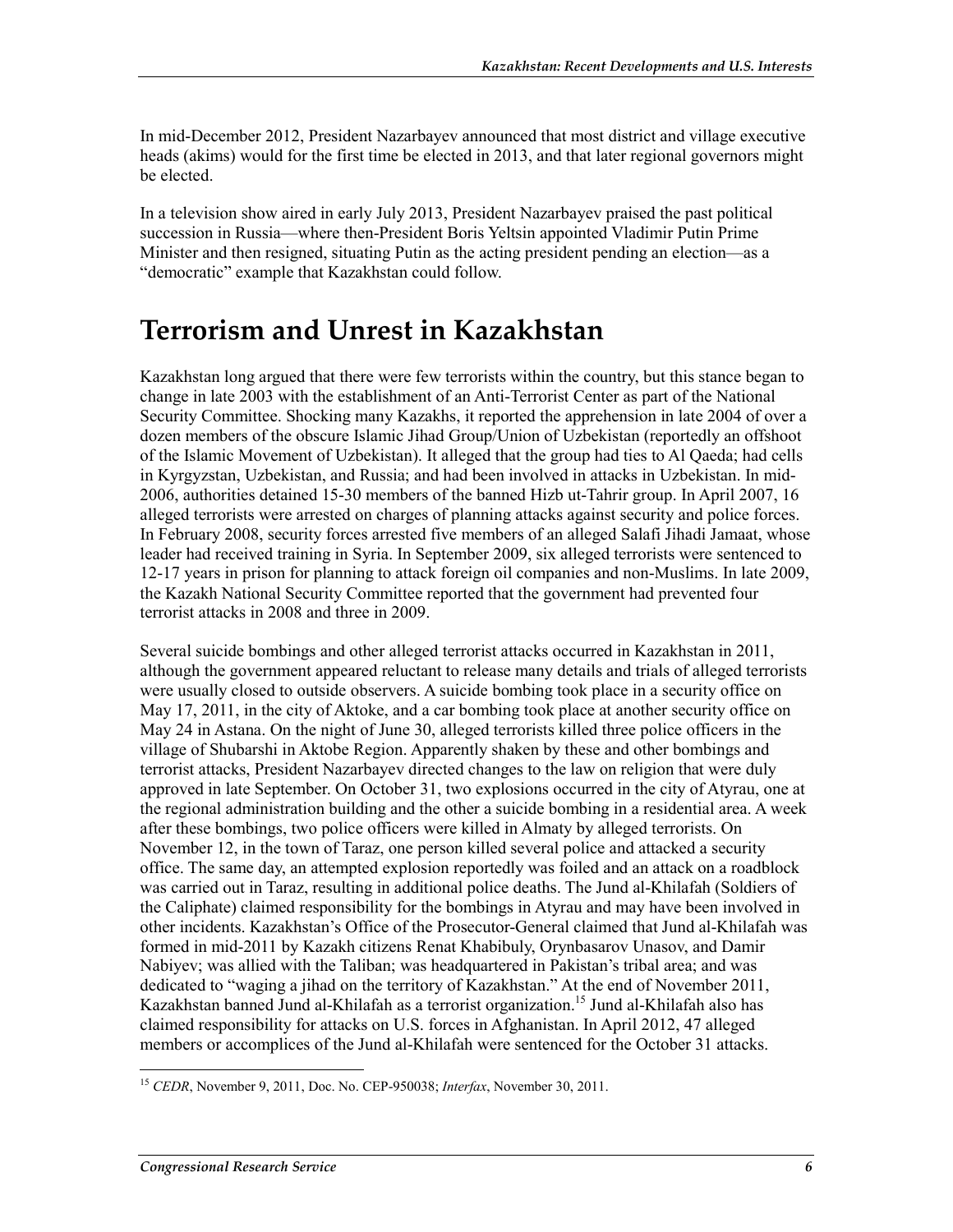On December 16, 2011, energy sector workers on strike since May 2011 and others reportedly extensively damaged and burned government and other buildings and clashed with police in the town of Zhanaozen, in the Mangistau Region of Kazakhstan, resulting in 16 deaths and dozens of injuries, the government reported. Some observers alleged that there were more casualties and that the riots were triggered or exacerbated by police firing on the demonstrators (video posted on the Internet appeared to back this claim). Protests and violence also spread to other areas of the region. President Nursultan Nazarbayev declared a state of emergency and curfew in the town on December 17 and sent military and security forces to the region. He claimed that the violence was pre-planned and financed, perhaps from abroad; that the rioters had been given alcohol and money; and that police had shot into the crowds only in self-defense. At the same time, he charged that local officials had not heeded the grievances of the striking oil workers and had given him misinformation. In response, he fired the head of Kazmunaigaz, the state-owned energy firm; ousted his son-in-law as head of the national fund that owned Kazmunaigaz; replaced the governor of the region; and pledged new employment and retraining for oil workers who had been fired during their long strike. Critics charged that he took these moves to protect his popularity and that of the ruling political party during an electoral campaign (see above). The government reported that dozens of individuals have been detained so far in connection with the protests.

A trial against 37 individuals charged with crimes associated with the Zhanaozen riot opened in late March 2012. The bulk of the defendants were striking workers and youths, who were accused of initiating the violence, although five police officers were being tried for abuses in quelling the unrest. In late April 2012, the Human Rights Watch NGO called for the trial to be suspended while an investigation of alleged torture and other abuses against those on trial is carried out. In June 2012, a court sentenced about one-half of the defendants to 3-7 years in prison and gave suspended sentences, pardons, or acquittals to the rest. Another trial of 12 suspects resulted in 4 being sentenced to 4-7 years and the others being acquitted, pardoned, or amnestied. Other arrests have occurred. The Kazakh government has argued that it has convicted some police for excesses during the riot, disciplined some government officials, given unemployed workers new jobs, and otherwise admitted that it mishandled the labor strife in Zhanaozen.<sup>16</sup>

At a meeting with policemen on July 12, 2012, President Nazarbayev criticized them for not taking preventive measures against terrorism, and stated that "over 100 crimes connected with terrorism were committed in Kazakhstan in 2011-12. As a result, dozens of [terrorists and policemen] have died.... And we have to admit the fact that radical and extremist groups are putting enormous pressure on the government and society."<sup>17</sup> According to a Kazakh Security Council official, over 300 individuals have been convicted in Kazakhstan on charges of terrorism since  $2005.^{18}$ 

In late July 2012, one policeman was killed and one wounded in Almaty, and the alleged assailants later engaged in a gun battle with security forces and most were killed. In mid-August 2012, a gun battle with alleged terrorists took place in Almaty, reportedly resulting in the deaths

<sup>16</sup> Embassy of the Republic of Kazakhstan, Washington, DC, "Response to the Human Rights Watch Report," *News Bulletin*, September 18, 2012. The response is to Human Rights Watch, *Striking Oil, Striking Workers: Violations of Labor Rights in Kazakhstan's Oil Sector*, September 4, 2012. The *News Bulletin* claims that HRW ignored "facts" put forward by the Kazakh government, but HRW states that the Kazakh government did not respond to its request for information and alleges that the government attempted to block its investigation.

<sup>17</sup> *CEDR*, July 13, 2012, Doc. No. CEP-950108.

<sup>18</sup> *CEDR*, June 27, 2012, Doc. No. CEP-950051.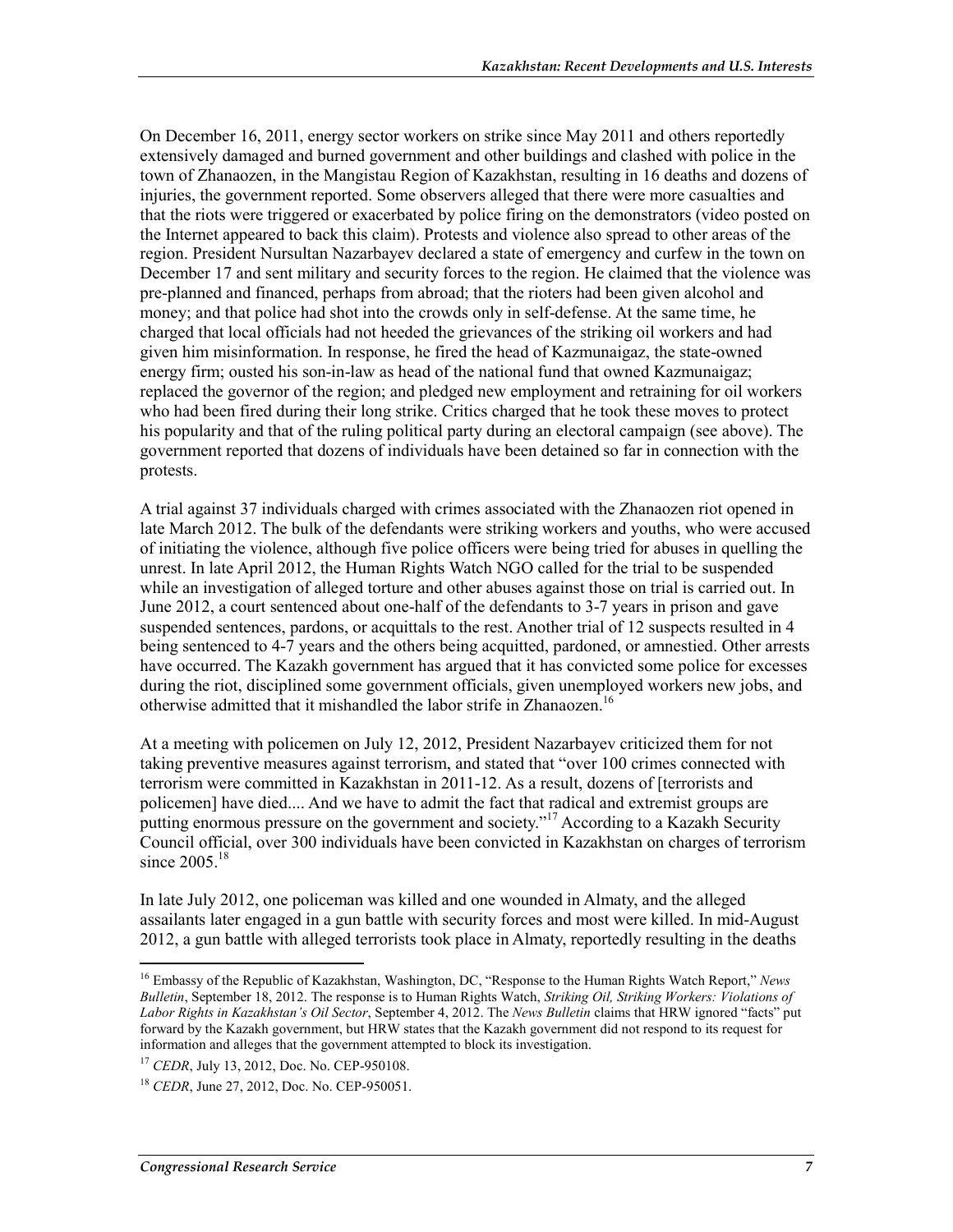of several alleged terrorists and the capture of others. Authorities claimed that these terrorists were linked to an explosion at a house in a village near Almaty in July and to the killing of several individuals whose bodies were found in a park near Almaty. The terrorists were planning widespread operations, according to the authorities. In early September 2012, a bomb-maker blew himself up in Atyrau Region, leading police to engage in a gun battle with other members of the alleged group, killing five of them. In October 2012, three individuals were arrested in Uralsk Region on charges of sending funds abroad to support the Islamic Jihad Union. Some observers have warned that these recent incidents may have marked the revival of terrorist actions in Kazakhstan after several months of seeming quietude.

In November 2012, Nazarbayev called for tightening legislation to facilitate government efforts to combat terrorism, with the government explaining that the changes in law were necessitated by increasing radicalization of the population and growing terrorist incidents in the country. The bill was passed and signed into law in early January 2013. The changes included an apparently expansive definition of terrorism to include an "ideology of violence" and acts or threats aimed at influencing the government, including violence and "frightening people."<sup>19</sup>

In February 2013, the Kazakh National Security Committee reported that law and security forces had prevented 35 violent extremist actions and neutralized 42 extremist groups in 2011-2012. However, it also reported that it had failed to avert 18 extremist actions, including 7 explosions.

In May 2013, six alleged terrorists were put on trial on charges of conspiring to commit robberies, to bomb civic sites and the National Security Committee building in Astana, and to assassinate senior officials. At the opening of the trial, the prosecutor alleged that they aimed to establish an Islamic caliphate in Kazakhstan.

Reportedly, Kazakh authorities are drafting a State Program on Counteracting Religious Extremism and Terrorism for 2013-2017, which some observers warn could further restrict the dissemination of religious literature and increase monitoring of religious groups, including through the installation of video surveillance cameras in places of worship and the monitoring of students studying religion abroad. $^{20}$ 

In congressional testimony in February 2013, Assistant Secretary Blake stated that "we do not assess that there is an imminent Islamist militant threat to Central Asian states." Nonetheless, he stated that the United States provides security assistance to the regional states to address transnational threats  $21$ 

## **Human Rights**

1

According to Human Rights Watch, Kazakhstan's human rights record seriously deteriorated in 2012, in the wake of the violent clashes at the end of 2011 between police and demonstrators in Zhanaozen. Several of the hundreds of Zhanaozen detainees made credible and serious

<sup>19</sup> *CEDR*, November 23, 2012, Doc. No. CEP-950005.

<sup>20</sup> Joanna Lillis, "Kazakhstan: Astana Mulls Expansion of Anti-Terror Controls," *Eurasianet,* June 19, 2013.

<sup>&</sup>lt;sup>21</sup> U.S. House of Representatives, Committee on Foreign Affairs, Subcommittee on Europe, Eurasia, and Emerging Threats and Subcommittee on Terrorism, Nonproliferation, and Trade, Hearing on Islamic Militant Threats in Eurasia, *Testimony of Robert Blake*, February 27, 2013.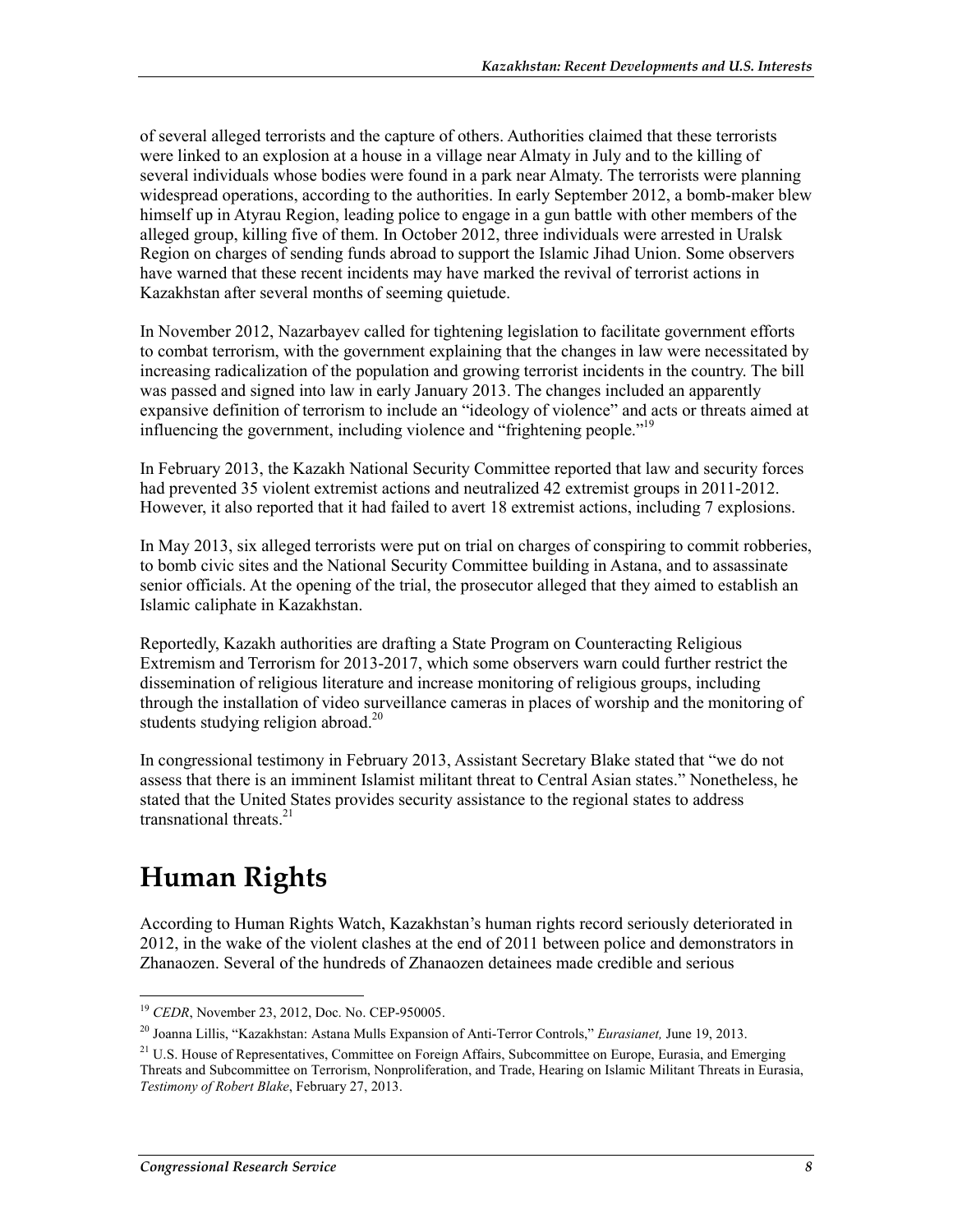allegations of torture. Dozens of individuals were fined or sentenced to administrative arrest for participating in peaceful protests, a restrictive law on religious freedoms remained in force, and media remained under tight control amid attacks on independent journalists. A ban on strikes in certain sectors of the economy improperly restricts workers' rights.<sup>22</sup>

In its *Country Reports on Human Rights Practices for 2012*, the U.S. State Department did not report whether or not the Kazakh government's human rights record had improved during the year, but did identify ongoing problems and progress. The most significant problem areas included restrictions on freedom of speech, assembly, religion, association, and legal due process. Police allegedly tortured and abused detainees, often to obtain confessions. The government frequently arrested and detained opponents and critics, sometimes for minor infractions such as unsanctioned assembly. Lawyers and human rights monitors alleged that judges and prosecutors solicited bribes in exchange for favorable rulings in the majority of criminal cases. Lack of due process particularly was a problem in politically motivated trials. During the trial of Vladimir Kozlov, leader of the unregistered opposition political party Alga, authorities did not present evidence linking him to the charges of violence or the overthrow of the government under which he was convicted, according to the State Department. Although courts conducted jury trials for aggravated murder cases, observers noted that judges deliberated with the jurors and few acquittals occurred.

The government used a variety of means to control the media and limit freedom of expression, according to the State Department. The government owned 16% of the country's nearly 2,800 media outlets. Of these, most broadcast media were either government owned or allegedly controlled by members of the president's family or loyal associates. In addition, the government influenced privately owned newspapers and television stations through government subsidies. Judicial actions against journalists and media outlets, including civil and criminal libel suits filed by government officials, led to the suspension of media outlets and self-censorship. NGOs and monitors reported that such libel suits greatly increased in 2012. At the end of 2012, Almaty courts banned several opposition media outlets—including the newspapers Golos Respubliki, Vzglyad, the Respublika Web portal, and the Internet television stations K Plus and Stan TV—for allegedly "inciting social discord" and "calling for the overthrow of the constitutional order." The law on state secrets makes it a criminal offense to release information regarding the health, finances, or private life of the president, as well as economic information deemed "strategic." In September 2012, Minister of Culture and Information Darkhan Mynbai asserted that the ministry would ban unofficial reports or negative interpretations of official information during emergencies. Despite these restrictions, some media criticism of government policies continued.

There were significant restrictions on freedom of association and assembly. The law defines national security threats to include unsanctioned public meetings, demonstrations, and strikes that upset social and political stability. Authorities seldom approved demonstration requests and used force to disrupt peaceful but unsanctioned demonstrations. An attempt by the Azat Party and the National Socialist Democratic Party (NSDP) to register as a joint party failed, with Azat losing its status as a registered political party. Violence against women and discrimination against nonethnic Kazakhs in government, persons with disabilities, and those in the LGBT community were problems. $^{23}$ 

<sup>22</sup> *World Report 2013*, Human Rights Watch, January 31, 2013.

<sup>23</sup> U.S. Department of State. *Country Reports on Human Rights Practices for 2012*, April 19, 2013.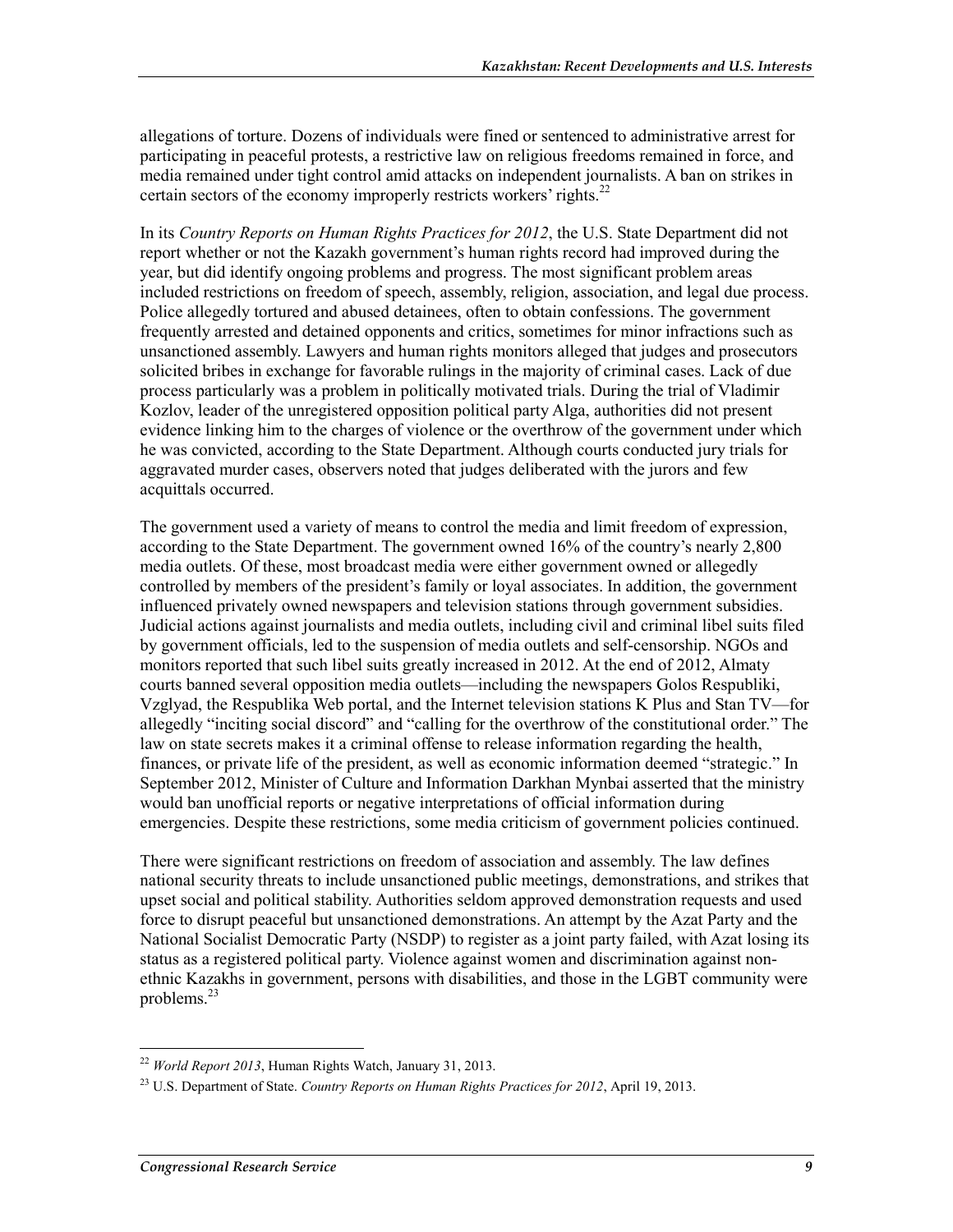According to the State Department's *International Religious Freedom Report*, the Kazakh government generally respected the religious freedom of most religious groups, but refused to register some minority religious groups and harassed them, often through fines and raids. The government implemented a 2011 religion law that provided broad grounds to deny religious groups legal status. While most religious groups managed to obtain legal registration, some were refused under various grounds, such as Scientologists, the Unification Church, and Ahmadi Muslims (see also below). The *Trafficking in Persons Report 2013* reported that Kazakhstan was a destination and, to a lesser extent, a source and transit country for persons subjected to sex trafficking and forced labor. The government did not fully comply with the minimum standards for the elimination of trafficking, but was making significant efforts to do so, so was designated a "Tier 2" country not subject to possible U.S. sanctions reserved for "Tier 3" abusers. The Kazakh government maintained some law enforcement efforts against human trafficking and continued to protect some victims and fund awareness campaigns. However, government officials were involved and complicit in trafficking, and the government failed to identify some potential victims. $24$ 

Seemingly indicating some of the problems of the judicial system, in late January 2013 the prosecutor-general reportedly complained to President Nazarbayev that several dozen individuals had been acquitted by judges, even though prosecutors had "proven" their guilt (seemingly equating the bringing of charges with the presumption of guilt). President Nazarbayev reportedly agreed that the acquittals were untoward and ordered the chairman of the Supreme Court to investigate whether corruption was involved in the acquittals.

In March 2013, a group of Kazakh NGOs issued a report that the government had largely failed to fulfill a National Human Rights Action Plan for 2009-2012 that it had drawn up in April 2009. The report stated that while a few recommendations had been implemented, the four-year period had witnessed reduced freedom of association, assembly, religion, speech, and political participation.25

On April 11, 2013, the U.S. head of mission to the OSCE Permanent Council, Ian Kelly, raised concerns that Kazakhstan's 2011 religious legislation restricts the rights of religious communities deemed non-traditional by the Kazakh government. In particular, he raised concerns that all Islamic communities were required to join the Sunni Hanafi Spiritual Administration of Muslims in Kazakhstan, and hold services in the Kazakh language, in order to gain legal registration. Appearing to respond to this statement, President Nazarbayev stated on April 17, 2013, that "religious freedom is fully ensured."<sup>26</sup>

On April 18, 2013, the European Parliament approved a resolution decrying the deterioration of human rights in Kazakhstan since the Zhanaozen disturbance. The resolution "strongly criticized" court decisions to ban the Alga Party and independent media, urged the release of political prisoners, and called for easing restrictions on the registration and practice of religion. Seemingly

<sup>24</sup> U.S. Department of State, *International Religious Freedom Report for 2012*, May 20, 2013; *Trafficking in Persons Report*, June 19, 2013. In July 2013, President Nazarbayev signed into law amendments aimed at increasing criminal penalties against those involved in human trafficking. According to one report, the Kazakh Interior Ministry, among others, had urged broader penalties in the face of increasing numbers of cases of human trafficking. *CEDR*, June 25, 2013, Doc. No. CEN-38822765.

<sup>25</sup> *Interfax*, March 13, 2013.

<sup>26</sup> U.S. Department of State, United States Mission to the OSCE, *Religious Freedom in Kazakhstan: As delivered by Ambassador Ian Kelly to the Permanent Council*, April 11, 2013; *CEDR*, April 17, 2013, Doc. No. CEL-34140224.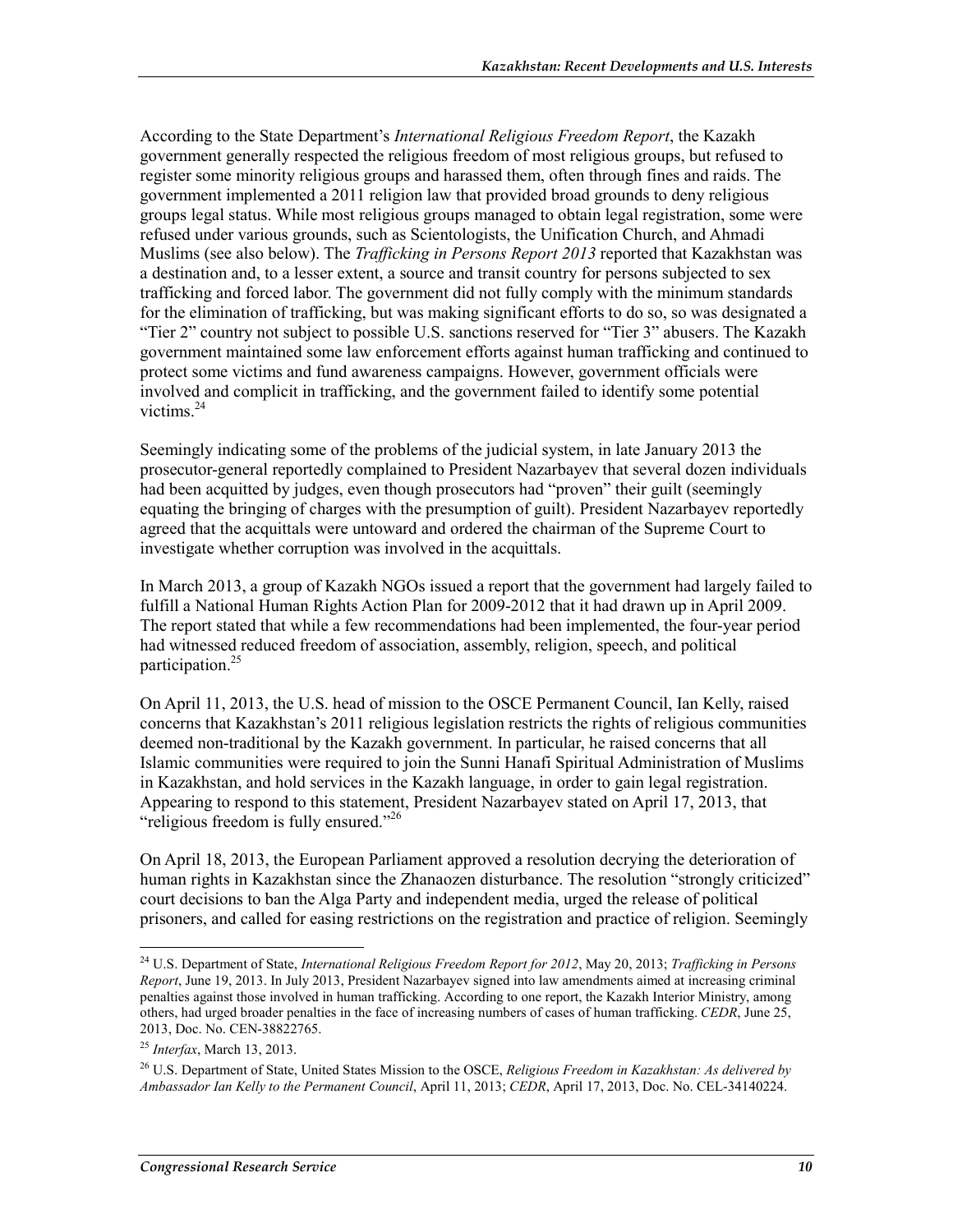responding to the debate on the resolution, President Nazarbayev stated that the "glass [of democracy in Kazakhstan] is half or three-quarters full," and that "democracy and freedom as practiced in the West  $\ldots$  are for us the final aim."<sup>27</sup>

On July 1, 2013, visiting British Prime Minister David Cameron stated in a press conference with President Nazarbayev that he had discussed human rights problems in Kazakhstan with the president, upon which Nazarbayev reportedly responded that "no one has the right to tell us how to live and to build our country.... I think that Kazakhstan ensures basic rights. We have open, free and alternative presidential elections, three political parties are in our parliament, we have working opposition, Kazakhstan has 3,300 mass media outlets, including foreign ones, and we do not have political repressions." He also argued that building democracy and human rights was a long-term process that had taken hundreds of years in the United Kingdom.<sup>28</sup>

The U.S.-based NGO Amnesty International issued a report on July 11, 2013, criticizing high levels of torture and other ill-treatment of detainees and prisoners in recent years—including as a result of the detention of alleged rioters at Zhanaozen—and the lack of prosecutions of those responsible. $29$ 

#### **Kazakhstan's Presidency of the OSCE**

The 15<sup>th</sup> Ministerial Meeting of the OSCE in Madrid in late November 2007 decided that Kazakhstan would hold the OSCE chairmanship in 2010, the first post-Soviet, Eurasian, Muslimmajority country to host an OSCE summit. Kazakhstan's then-Foreign Minister Marat Tazhin pledged at the Ministerial Meeting that Kazakhstan would enact human rights reforms prior to assuming the chairmanship and that during the chairmanship, Kazakhstan would ensure that NGOs are able to participate in OSCE events and that ODIHR's mandate is preserved.<sup>30</sup> Addressing the Parliamentary Assembly of the OSCE in Astana in June 2008, President Nazarbayev stated that his country's preparations for holding the chairmanship included the elaboration of a blueprint he termed "the path to Europe," which envisaged Kazakhstan's integration into Europe in the areas of energy, transport, technology transfers, education, culture, and democratization.

Kazakhstan's progress in meeting these pledges was mixed at best, according to most observers. In early February 2009, President Nazarbayev approved changes to laws on the media, elections, and political parties. Political parties that did not gain at least 7% of votes cast in a Majilis election were accorded the right to participate in some legislative affairs; the number of signatures necessary for registering a party for a Majilis election was reduced from 50,000 to 40,000; and requirements for registering media were eased. Critics termed the changes minor.<sup>31</sup> One positive sign was an action by the constitutional court in February 2009 to strike down a proposed law that would have tightened restrictions on religious freedom (however, a restrictive

<sup>27</sup> *CEDR*, April 17, 2013, Doc. No. CEL-34140224.

<sup>28</sup> *The Moscow Times*, July 1, 2013; *Interfax*, July 1, 2013.

<sup>29</sup> *Old Habits: The Routine Use of Torture and Other Ill-Treatment in Kazakhstan*, Amnesty International, July 11, 2013.

<sup>&</sup>lt;sup>30</sup> OSCE, 15<sup>th</sup> Ministerial Council Meeting, *Address of Marat Tazhin, Minister of Foreign Affairs of the Republic of Kazakhstan*, November 29, 2007.

<sup>31</sup> *An Atmosphere of Quiet Repression: Freedom of Religion, Assembly and Expression in Kazakhstan*, Human Rights Watch, December 2008.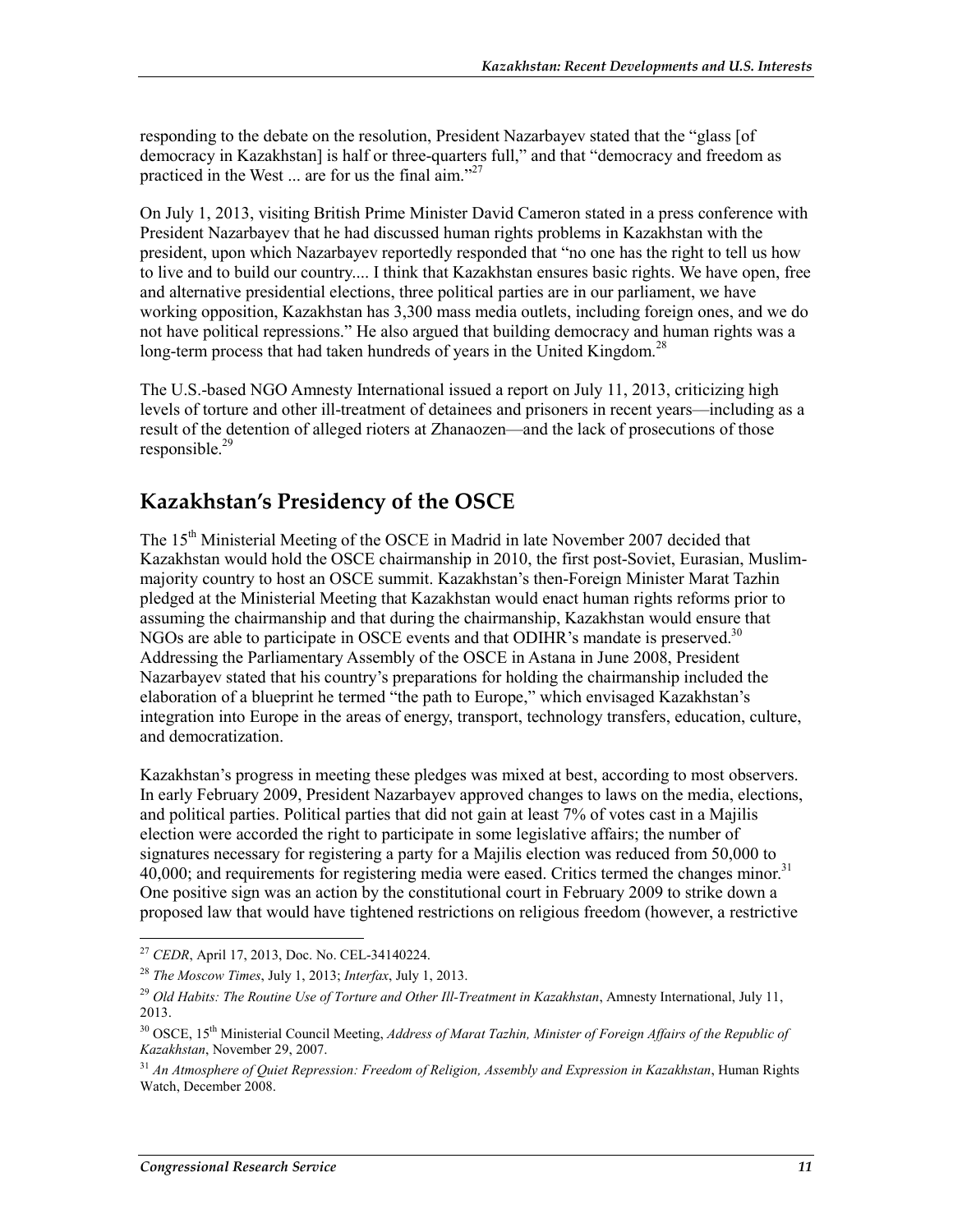religion law was passed in 2011). In April 2009, a national action plan on human rights for 2009- 2012 was drawn up and was presented to the OSCE. In July 2009, however, changes to the media law were signed into law that restricted access to the Internet and broadly banned media reporting that "interfere[s] with election campaigns," takes place during times when campaign news is not allowed, tries to influence election results, or influences participation in strikes. ODIHR had urged the legislature not to enact the changes. $32$ 

Kazakhstan assumed the chairmanship of the OSCE on January 1, 2010. It followed a varied agenda with emphasis on each of the military/security, democratic/human rights, and economic/environmental "dimensions" or "baskets" of activity of the OSCE. Kazakhstan stressed that it would emphasize several issues of concern to Kazakhstan, Central Asia, and Russia, among them bolstering nuclear disarmament; continuing the "Corfu Process" dialogue on the future of European security (including discussion of Russia's draft European Security Treaty); appointing a Special Representative of the OSCE Chairman to promote dialogue on protracted conflicts in the former Soviet Union; and supporting several initiatives regarding Afghanistan.

At an informal OSCE foreign ministerial meeting in Almaty (Kazakhstan's largest city) in July 2010, an agreement was reached to hold an OSCE heads of state and government summit on December 1-2, 2010, in Astana (Kazakhstan's capital), the first since the Istanbul summit in 1999. Kazakhstan had strongly urged holding this summit to "modernize" the activities of the OSCE. The United States earlier had raised concerns about the necessity of holding such a summit, but received assurances from Kazakhstan and others that a summit would address substantive issues of U.S. interest.<sup>33</sup> At a meeting of the OSCE Permanent Council (the main decision-making body; it convenes weekly in Vienna) on November 15, 2010, Kazakh Foreign Minister and OSCE Chairman-in-Office Kanat Saudabayev called for the upcoming summit agenda to include enhancing the OSCE's efforts in Afghanistan; bolstering early warning and conflict prevention mechanisms; reaffirming the rule of law and the role of civil society; promoting cooperation among international security organizations; and formulating an action plan to update the 1999 Vienna Document (provisions for confidence and security-building, including the exchange and verification of information on armed forces, defense policies, and military activities).<sup>34</sup>

During three Review Conference meetings to prepare the agenda for the summit, the United States stressed that in addition to the measures mentioned by Saudabayev, the agenda should include reestablishing an OSCE Mission in Georgia; empowering ODIHR to better monitor elections; and strengthening the powers of the OSCE Representative on Freedom of the Media, among other measures. At the same time, the United States reiterated that it did not see the need for new treaties or institutions to safeguard European security as urged by Russia.<sup>35</sup> The United

<sup>32</sup> *Human Rights in Kazakhstan: Seven Months before the OSCE Chairmanship*, Human Rights Watch Memorandum, Human Rights Watch, May 20, 2009.

<sup>33</sup> Commission for Security and Cooperation in Europe, Articles, *OSCE 2010 Informal Ministerial: Kazakhstan Persistence Earns A Summit In Astana*, by Winsome Packer, November 1, 2010.

<sup>34</sup> OSCE Permanent Council, *Countdown to the OSCE Summit: Statement by Mr. Kanat Saudabayev, Chairperson-in-Office of the OSCE and Secretary of State and Minister for Foreign Affairs*, November 15, 2010.

<sup>35</sup> United States Mission to the OSCE, *Opening Plenary Session at the OSCE Review Conference, Vienna, Austria, As delivered by Dr. Michael Haltzel, U.S. Head of Delegation, OSCE Review Conference*, October 18, 2010; *Closing Plenary Session of OSCE Review Conference in Vienna, Austria, As delivered by Dr. Michael Haltzel*, October 26, 2010.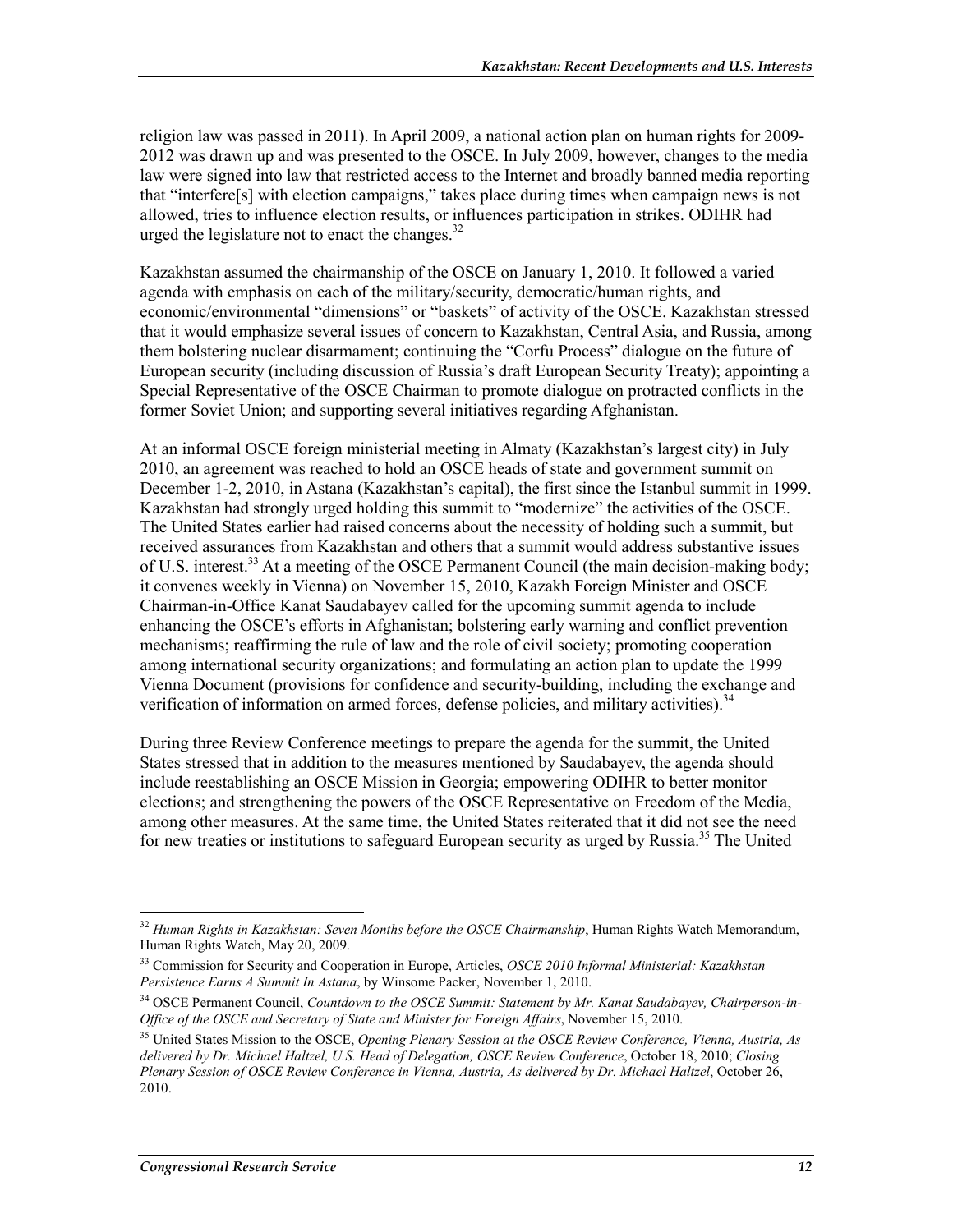States also criticized Kazakhstan's efforts to exclude some civil society representatives from the September 30-October 8, 2010, Review Conference held in Warsaw, Poland.<sup>36</sup>

According to many observers, the December 1-2, 2010, OSCE Summit accomplished a few of the goals set by Kazakhstan but fell short on most. Summit participants could not agree on an action plan, but issued the Astana Commemorative Declaration toward a Security Community. There appeared to be some progress in bolstering Afghanistan's security and development and in reaffirming the centrality of democracy and human rights as core principles. The United States and Russia clashed over the issue of Georgia's territorial integrity, including whether Russia had complied with ceasefire accords, and over Russia's failure to carry out its pledge to withdraw troops from Moldova. Lack of progress in resolving the Armenia-Azerbaijan conflict over the breakaway Nagorno Karabakh also was mentioned by the United States as a reason the summit could not agree on an action plan (however, a statement was issued calling for a settlement of the conflict). Although the summit declaration called for building on the so-called Corfu process to further European security cooperation, the United States and some other members of the OSCE had objected to Russia's call (supported by Kazakhstan) for a new European Security Treaty.

### **Economic Developments**

Kazakhstan is the most economically developed of the former Soviet Central Asian republics. The country is a major regional exporter of oil, gas, and wheat. In 1997, President Nazarbayev launched a plan to create an economically developed, secure, healthy, and educated country by 2030 (see below, "Energy"). In late 2005, he called for bringing Kazakhstan into the ranks of the top 50 developed countries within 10 years. At the beginning of 2010, President Nazarbayev launched a five-year plan for industrial diversification in line with his goals for 2030, aimed at developing the transport, pharmaceutical, telecommunication, petrochemical, and food processing sectors of the economy. In May 2012, he called for developing transit infrastructure so that Kazakhstan would become the central hub of a new regional "silk road."

In December 2012, President Nazarbayev announced that the World Economic Forum, a NGO, had estimated that Kazakhstan was on the brink of becoming one of the top 50 developed countries, and reported that the main goals of his 2030 plan had been reached. He launched a plan for the country's development until 2050 to become one of the world's 30 most-developed countries. The plan emphasizes food, water, energy, and natural resources security, as well as education, training, and social support. $37$ 

In 2008, tightening credit contributed to the collapse of Kazakhstan's real estate market, but high oil prices in the first part of the year partly cushioned the decline in GDP. In November 2008, President Nazarbayev launched a concerted anti-crisis plan that included lowering tax rates and drawing \$10 billion from a National Oil Fund (created in 2000 to stabilize the economy in the case of swings in world prices of oil, gas, and metals) to recapitalize banks that had nonperforming loans and large foreign debt payments; to support Kazakhstan's currency, the tenge; and otherwise to boost the economy. Declining oil revenues and foreign debt repayments

<sup>36</sup> United States Mission to the OSCE, OSCE Review Conference, Vienna, Austria, *As delivered by Julie Raschka*, October 25, 2010; Catherine Fitzpatrick, "Turkmen Activists Denied Entry to OSCE Review Conference in Warsaw," *Eurasianet*, October 4, 2010.

<sup>37</sup> *CEDR*, December 15, 2012, Doc. No. CEP-950064.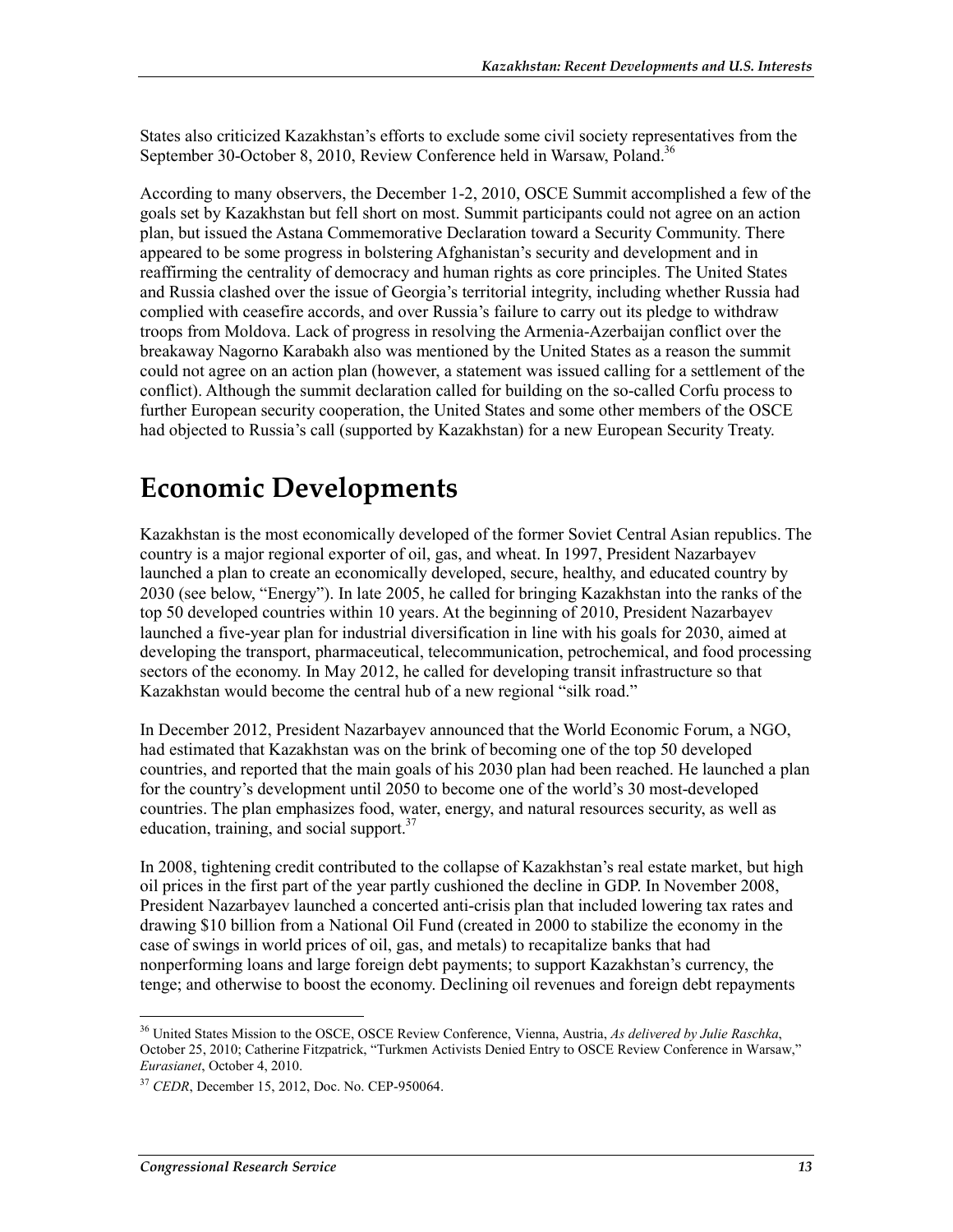led the central bank to devalue the tenge by 20% against the U.S. dollar in early 2009. According to the Economist Intelligence Unit (EIU), GDP expanded by only 1.2% in 2009, the slowest pace of growth since 1998.<sup>38</sup>

GDP growth rebounded in 2010-2011, but slowed to 4.9% in 2012, mostly reflecting declines in oil and agricultural output, the latter because of drought. Average annual inflation declined in 2012 to 5.1%. The Kazakh government boosted social spending and employment programs in 2012 following the labor-related violence in Zhanaozen (see above). According to the *CIA World Factbook*, about 56.9% of Kazakhstan's GDP in 2012 was derived from services, about 37.9% from energy and other industrial production, and 5.2% from agriculture, although the latter sector employed over one-fourth of the country's workforce. Although Kazakhstan's major exports are oil and gas, it also is the world's largest exporter of uranium.

The United States exported \$882.5 million of goods to Kazakhstan and imported about \$1.57 billion in 2012. U.S. exports have mostly been machinery and transport equipment, while imports have been oil, metals, and chemicals.<sup>39</sup> According to data reported by the National Bank of Kazakhstan in early 2013, the largest contributor of the \$177.7 billion of FDI in Kazakhstan was the Netherlands, at \$49 billion (which includes that by international firms operating through Dutch holding companies); followed by the United Kingdom, at \$24.7 billion; China, at \$18.2 billion; and the United States, at \$17.9 billion. Most of the U.S. and other FDI historically has been in the oil and gas and mining sectors.<sup>40</sup> Among the U.S. businesses operating in the country (for energy firms, see below), Boeing has sold aircraft, a GE-Kazakh joint venture manufactures locomotives, and FedEx operates a shipping center in Almaty.

In mid-2013, the International Monetary Fund (IMF) conducted a review of Kazakhstan's economy, and called for the country to bolster bank supervision and extend tax exemptions for banks and buyers of distressed debt. It called for the National Bank to elaborate on the factors guiding interest rate and exchange rate intervention decisions, and suggested that there may be scope to allow greater exchange rate flexibility. The IMF mission recommended against further budget cuts in 2013 to make up for a possible revenue shortfall, instead calling for addressing such a shortfall in next year's budget. The mission advised that in order to diversify the economy, the role of the state must be reduced while efforts are taken to bolster human capital and institutions. The state should enhance the transparency of all government programs implemented through quasi-fiscal institutions, and private public partnerships as well as through the general government budget. The IMF estimated that GDP growth will continue to be moderate in 2013 at around 5%— in part due to weakness in the mining and metallurgy sector, partly related to a decline in foreign investment in the sector. $41$ 

The World Bank and others have reported that Kazakhstan has improved its business climate in recent years in line with its development goals, but that much further progress is needed to reduce corruption, revamp labor laws and business regulations, and improve the rule of law.<sup>42</sup>

<sup>38</sup> *Kazakhstan: Country Report*, Economic Intelligence Unit, May 2011.

<sup>&</sup>lt;sup>39</sup> U.S. Department of Commerce, Census Bureau, International Trade Statistics, at http://www.census.gov/foreigntrade/statistics/country/.

<sup>40</sup> Richard Weitz, "Kazakhstan Investment, Part 1: Europeans Dominate Inward Foreign Direct Investment," *Eurasia Daily Monitor*, January 18, 2013.

<sup>&</sup>lt;sup>41</sup> Republic of Kazakhstan: 2013 Article IV Consultation Concluding Statement of the IMF Mission, International Monetary Fund, June 4, 2013.

<sup>42</sup> *Doing Business 2013*, World Bank, October 22, 2012; James Roberts and Ariel Cohen, *How More Economic*  (continued...)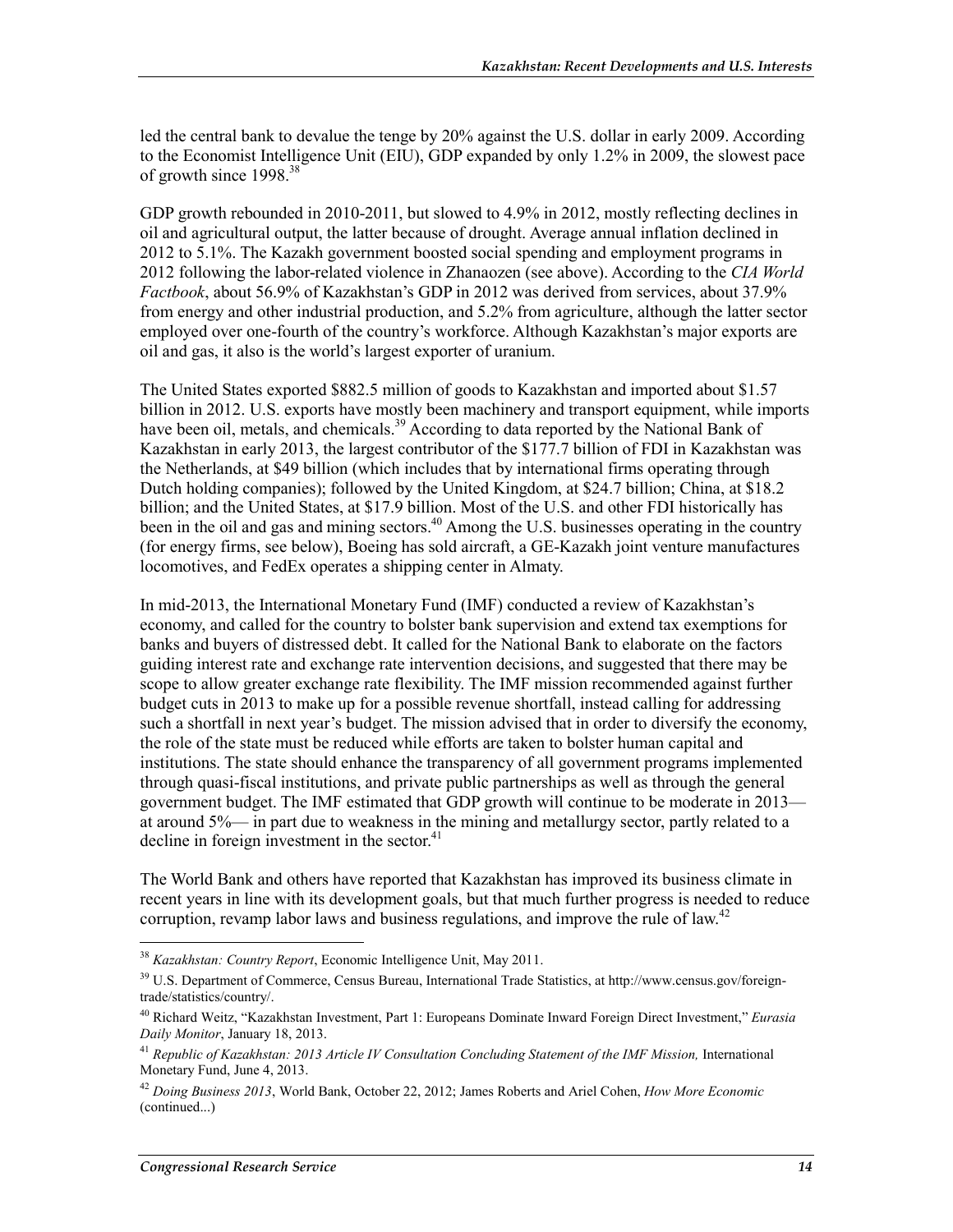Kazakhstan hopes to complete lengthy bilateral negotiations with trading partners that will clear the way for it to win approval by the World Trade Organization by the end of 2013 for joining the organization in 2014. In June 2013, the EU announced that it had reached agreement with Kazakhstan on bilateral conditions for the latter's admission into the WTO.

### **Energy**

According to British Petroleum, Kazakhstan possesses 30 billion barrels of proven oil reserves (about 2% of world reserves) and 45.7 trillion cubic feet of proven gas reserves (less than 1% of world reserves).<sup>43</sup> There are five major onshore oil fields—Tengiz, Karachaganak, Aktobe, Mangistau, and Uzen—which account for about half of the proven reserves. There are two major offshore oil fields in Kazakhstan's sector of the Caspian Sea—Kashagan and Kurmangazy which are estimated to contain at least 14 billion barrels of recoverable reserves.

Nazarbayev's development goals for Kazakhstan rely heavily on increases in oil and gas production and exports, which account for a significant share of government revenues and GDP growth. The government has anticipated growing revenues in particular from expanding production at the Tengiz, Karachaganak, and Kashagan oil fields. While production is increasing at the former two oil fields, the latter oil field has not yet produced oil. Development of the Kashagan oil field began soon after its discovery in 2000, but has faced numerous delays and cost overruns, attributable to the harsh offshore environment; the high pressure, depth, and sulfur content of the oil; reported management problems; and Kazakh government interference.

In July 2013, Kazakhstan exercised its right to influence the disposition of subsoil resources by directing the transfer of the United States' ConocoPhillips' 8.4% stake in the Kashagan oilfield to the China National Petroleum Corporation (CNPC). ConocoPhillips had planned to sell the stake to India's Oil and Natural Gas Corporation. Other members of the North Caspian Operating Consortium developing the oil field currently include Italy's Eni energy firm, the Anglo-Dutch Shell, the United States' ExxonMobil, France's Total, and Kazakhstan's KazMunaiGaz (all with a 16.81% stake) as well as Japan's Inpex (7.56%).

Phase one experimental/industrial production of 180,000 bpd up to 370,000 bpd is now expected to begin by the end of 2013 or early 2014. The developmental cost of Phase one has risen to \$46 billion. The anticipated difficulty and cost of further development of the oil field—which could result in second phase production up to 1.5 million bpd—have raised questions among the foreign consortium members about the timeline and feasibility of such efforts, and contributed to rising concerns by the Kazakh government that its hopes for rising revenues from the oil field might need to be revised.<sup>44</sup> In mid-2013, President Nazarbayev reshuffled some energy officials, perhaps marking dissatisfaction over additional production delays at Kashagan.

Some U.S. energy firms and other private foreign investors have become discouraged in recent years by harsher Kazakh government terms, taxes, and fines that some allege reflect corruption

 $\overline{a}$ 

<sup>(...</sup>continued)

*Freedom Will Attract Investment to Kazakhstan and Central Asia – Analysis*, The Heritage Foundation, June 27, 2012. <sup>43</sup> *BP Statistical Review of World Energy*, British Petroleum, June 2013.

<sup>44</sup> Kazakh Oil and Gas Ministry Hopes for Speedy Settling of Budget of Kashagan Field's First Phase," *Trend News Agency*, April 26, 2012; Robert Cutler, "Kashagan Costs Surge," *Asia Times*, January 21, 2012; Nariman Gizitdinov, "Biggest Find in Decades Becomes \$39 Billion Cautionary Tale," *Bloomberg*, November 16, 2011.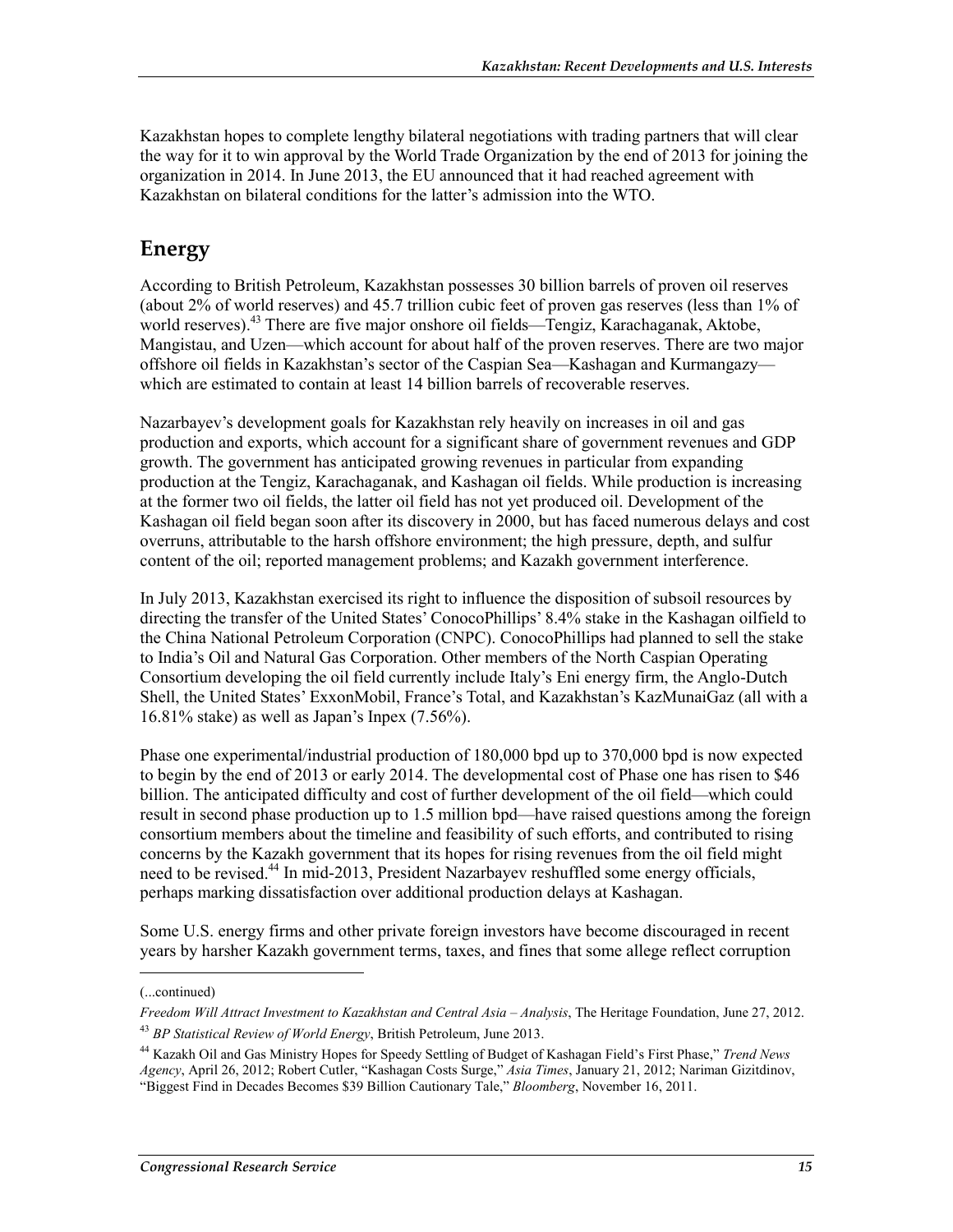within the ruling elite, according to the State Department. It also reports that "foreign Investors report that local government officials regularly pressure them to provide social investments in order to achieve local political objectives."45 In 2009, the Karachaganak Petroleum Operating (KPO) consortium (the main shareholder is British Gas, and U.S. Chevron is among other shareholders), which extracts oil and gas from the Karachaganak fields in northwest Kazakhstan, was faced with an effort by the Kazakh government to obtain 10% of the shares of the consortium. Facing resistance, the government imposed hundreds of millions of dollars in tax, environmental, and labor fines and oil export duties against KPO. Both the government and KPO appealed to international arbitration. In December 2011, KPO agreed to transfer 10% of its shares to the Kazakh government, basically gratis, and in exchange the government mostly lifted the fines and duties.<sup>46</sup>

Kazakhstan's main oil export route from the Tengiz oil field has been a 930-mile pipeline completed in 2001—owned by the Caspian Pipeline Consortium (CPC), in which Russian shareholders have a controlling interest—that carried 693,000 bpd of oil in 2009 from Kazakhstan to Russia's Black Sea port of Novorossiysk. Kazakhstan's other major oil export pipeline, from Atyrau to Samara, Russia, has a capacity of approximately 730,000 bpd. See **Figure 1**. Lengthy Russian resistance to increasing the pumping capacity of the CPC pipeline and demands for higher transit and other fees, along with the necessity of offloading the oil into tankers at Novorossiysk to transit the clogged Turkish Straits, spurred Kazakh President Nazarbayev to sign a treaty with visiting Azerbaijani President Aliyev in June 2006 to barge Kazakh oil across the Caspian Sea to Baku to the BTC pipeline. Kazakhstan began shipping about 70,000 bpd of oil through the BTC pipeline at the end of October 2008. Another accord resulted from a visit by President Nazarbayev to Azerbaijan in September 2009 that provides that up to 500,000 bpd of oil from the Kashagan field may be barged across the Caspian to enter the BTC or the Baku-Supsa pipeline. When the volumes exceed 500,000 bpd, a trans-Caspian pipeline may be built.

Apparently to counter Kazakh export plans via Azerbaijan, then-President Putin's May 2007 agreement with Nazarbayev (see above) envisaged boosting the capacity of the CPC pipeline. However, this project did not materialize in a timely fashion, so Kazakhstan proceeded to upgrade its Caspian Sea port facilities. Kazakhstan also barges some oil to Baku to ship by rail to Georgia's Black Sea oil terminal at Batumi, of which Kazakhstan became the sole owner in early 2008. Kazakhstan began barging oil from Batumi to the Romanian port of Constantsa in late 2008 for processing at two refineries it purchased. Some Kazakh oil arriving in Baku also could be transported through small pipelines to Georgia's Black Sea port of Supsa or to Russia's Black Sea port of Novorossiisk, although in the latter case Kazakhstan might be faced with high transit charges by Russia.<sup>47</sup>

<sup>45</sup> U.S. Department of State, Bureau of Economic and Business Affairs, *2013 Investment Climate Statement*, February 2013. According to the report, "despite growing investment in Kazakhstan's energy sector, concerns remain about the government's tendency to challenge contractual rights, to legislate preferences for domestic companies, and to create mechanisms for government intervention in foreign companies' operations, particularly in procurement decisions. Together with vague and contradictory legal provisions that are often arbitrarily enforced, these negative tendencies feed a perception that Kazakhstan is a suboptimal investment environment."

<sup>46</sup> *Press Release: Agreement Reached with Republic of Kazakhstan on Karachaganak*, BG Group, December 14, 2011, at http://www.bg-group.com/MEDIACENTRE/PRESS/Pages/14Dec2010.aspx.

<sup>47</sup> *ITAR-TASS*, May 29, 2008; *CEDR*, December 11, 2007, Doc. No. CEP-950096; April 26, 2008, Doc. No. CEP-950045.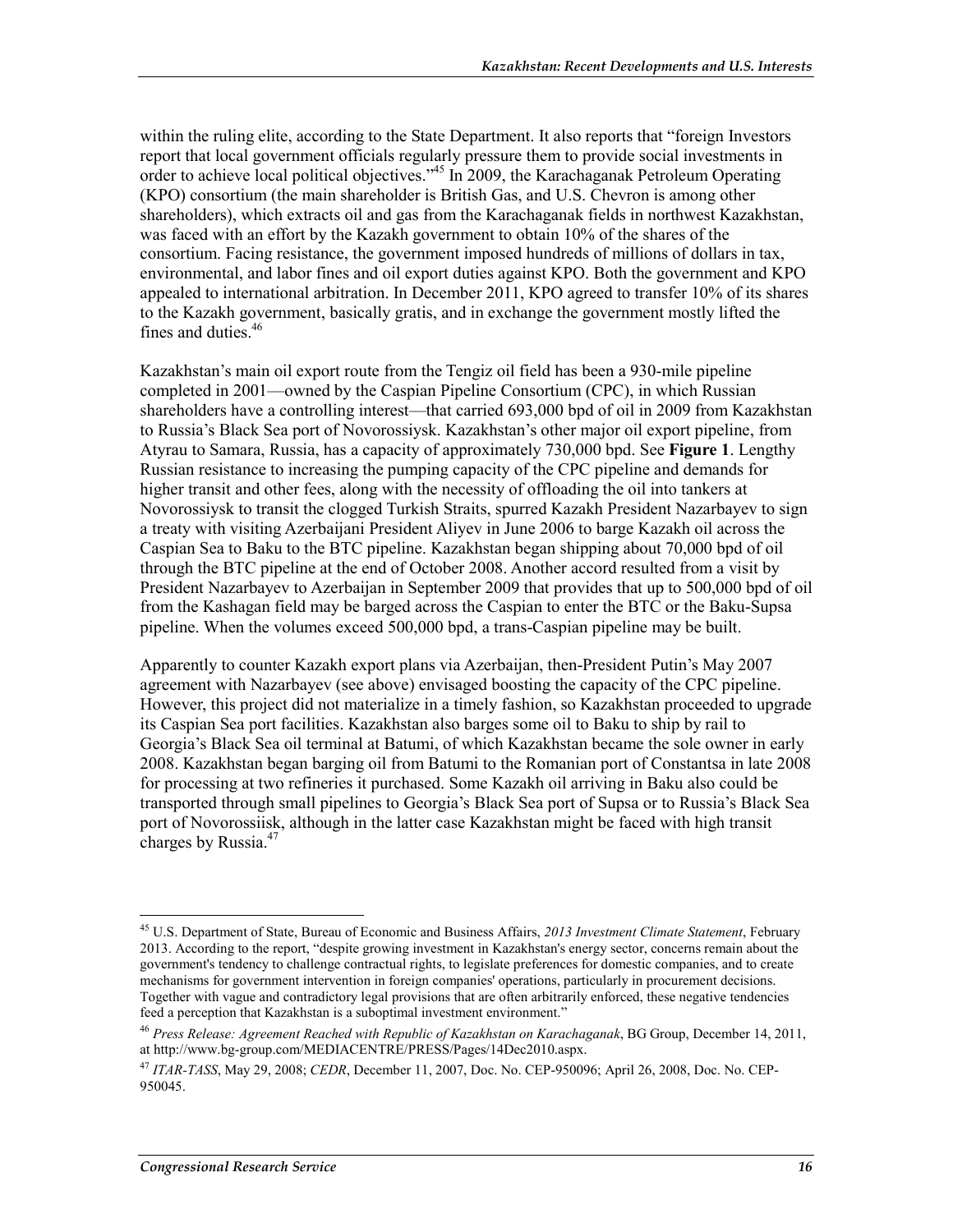In December 2010, the CPC approved a plan to upgrade the pumping capacity of the oil pipeline to 1.4 million bpd, with several phases of construction through 2015. The increased capacity will accommodate boosted production from the Tengiz and Karachaganak oil fields, as well as from anticipated development of the Kashagan and Filanovsky oil fields (the latter is owned by Russia). Construction reportedly has faced delays.

In addition to these oil export routes to Europe not controlled by Russia, in 2009 Kazakhstan and China completed an oil pipeline from Kazakhstan's port city of Atyrau to the Xinjiang region of China that initially carries 200,000 bpd to China. See **Figure 1**. Some Russian oil has been transported to China through this pipeline, the first Russian oil to be transported by pipeline to China.

Russia is the major purchaser of Kazakh gas through the Central Asia-Center gas pipeline network. According to British Petroleum (BP) data, Kazakhstan exported 422 bcf of gas to Russia in 2010.48 Kazakhstan completed its sections of the Central Asia-China gas pipeline in 2009- 2010. At the end of October 2008, China and Kazakhstan signed a framework agreement on constructing a gas pipeline from Beyneu, north of the Aral Sea, eastward to Shymkent, where it will connect with the Central Asia-China gas pipeline. The pipeline is planned initially to supply 176.6 bcf to southern Kazakhstan and 176.6 bcf to China. Pipeline construction began in September 2011 and to be completed by 2015.

Kazakh officials have appeared to make contradictory statements about providing gas for European customers via a possible trans-Caspian pipeline traversing the South Caucasus and Turkey. President Nazarbayev appeared to support the possible transit of Kazakh gas through Turkey when he stated on October 22, 2009, during a visit to Turkey, that "Turkey ... will become a transit country. And if Kazakhstan's oil and gas are transported via this corridor then this will be advantageous to both Turkey and Kazakhstan.<sup>749</sup> Reacting to the decision of the European Commission to facilitate talks on building a trans-Caspian gas pipeline, Minister of Oil and Gas Sauat Mynabyev stated in early October 2011 that "we do not have available resources for the gas pipeline yet."<sup>50</sup>

<sup>48 &</sup>quot;Natural Gas: Trade Movements 2010," *BP Statistical Review of World Energy*, June 2011, p. 29.

<sup>49</sup> *CEDR*, October 22, 2009, Doc. No. CEP-950337.

<sup>50</sup> *Interfax*, October 6, 2011.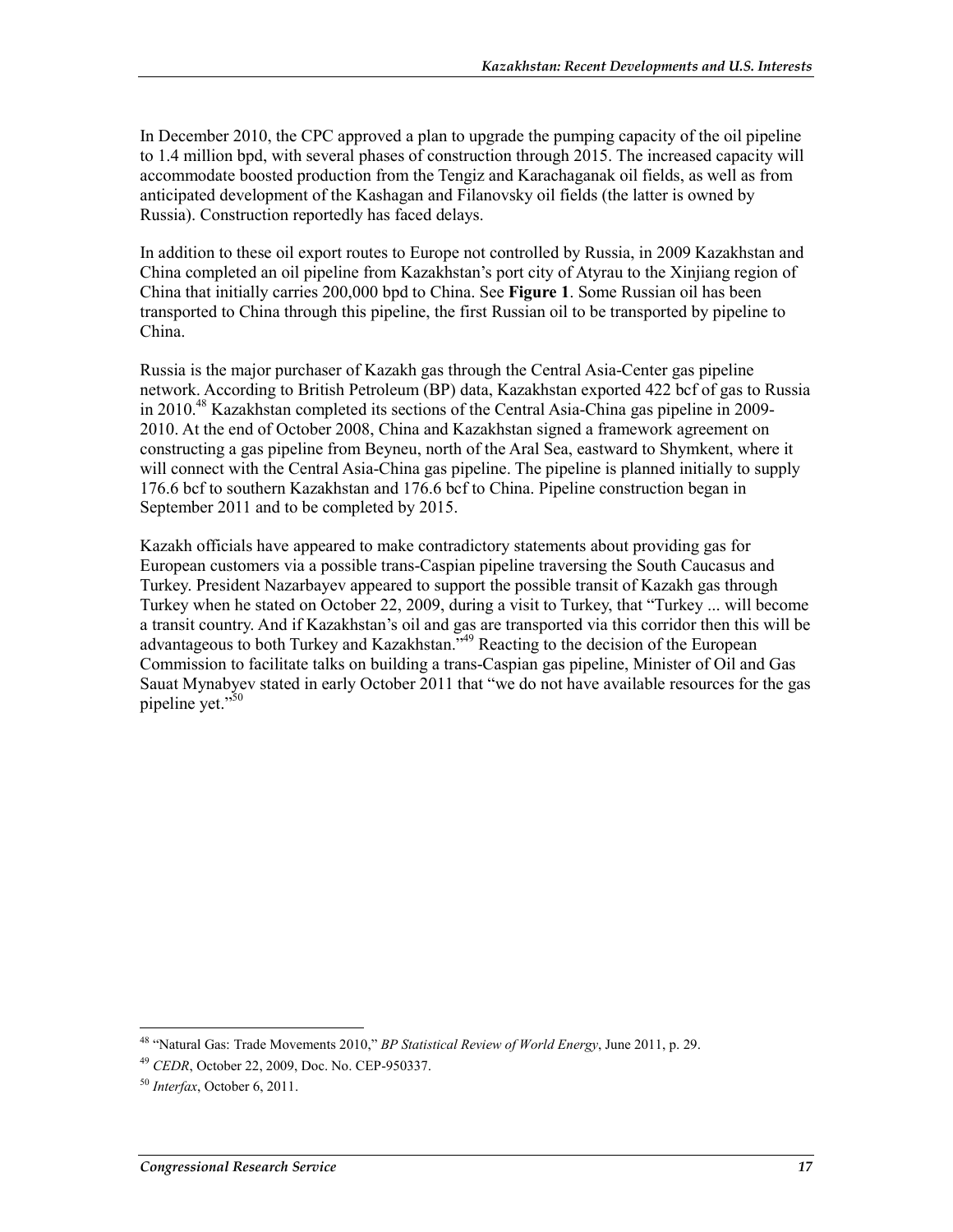

**Figure 1. Map of Kazakhstan with Gas and Oil Pipelines** 

**Source:** CRS.

### **Foreign Policy and Defense**

Nazarbayev has stated that the geographic location of Kazakhstan and its ethnic makeup dictate its "multi-vector orientation toward both West and East." He has pursued close ties with Turkey, trade links with Iran, and better relations with China, which many Kazakhs have traditionally viewed as a security threat. There are over 1 million ethnic Kazakhs in China, and 300,000 ethnic Uighurs of China residing in Kazakhstan, who have contributed to complicated relations between the two states.

While seeking to protect Kazakh independence, Nazarbayev has pursued close relations with Russia and other Commonwealth of Independent States (CIS) members for economic and security reasons. In 1998, Kazakhstan and Russia signed a friendship treaty; in 1998 and 2002, they signed accords settling Caspian seabed resource claims; and in 2005, they signed a border delineation agreement. In late 2005, the Central Asian Cooperation Organization merged with the Eurasian Economic Community (Eurasec; Russia and Kazakhstan belonged to both). Eurasec members Russia, Belarus, and Kazakhstan launched a Customs Union in July 2010. On April 4, 2011, just after his reelection, President Nazarbayev stated that "our foreign policy targets will remain as before. We have close relations with Russia and China, the EU, and the United States, and other states of the region are our big partners." In regard to the latter, he hailed increasing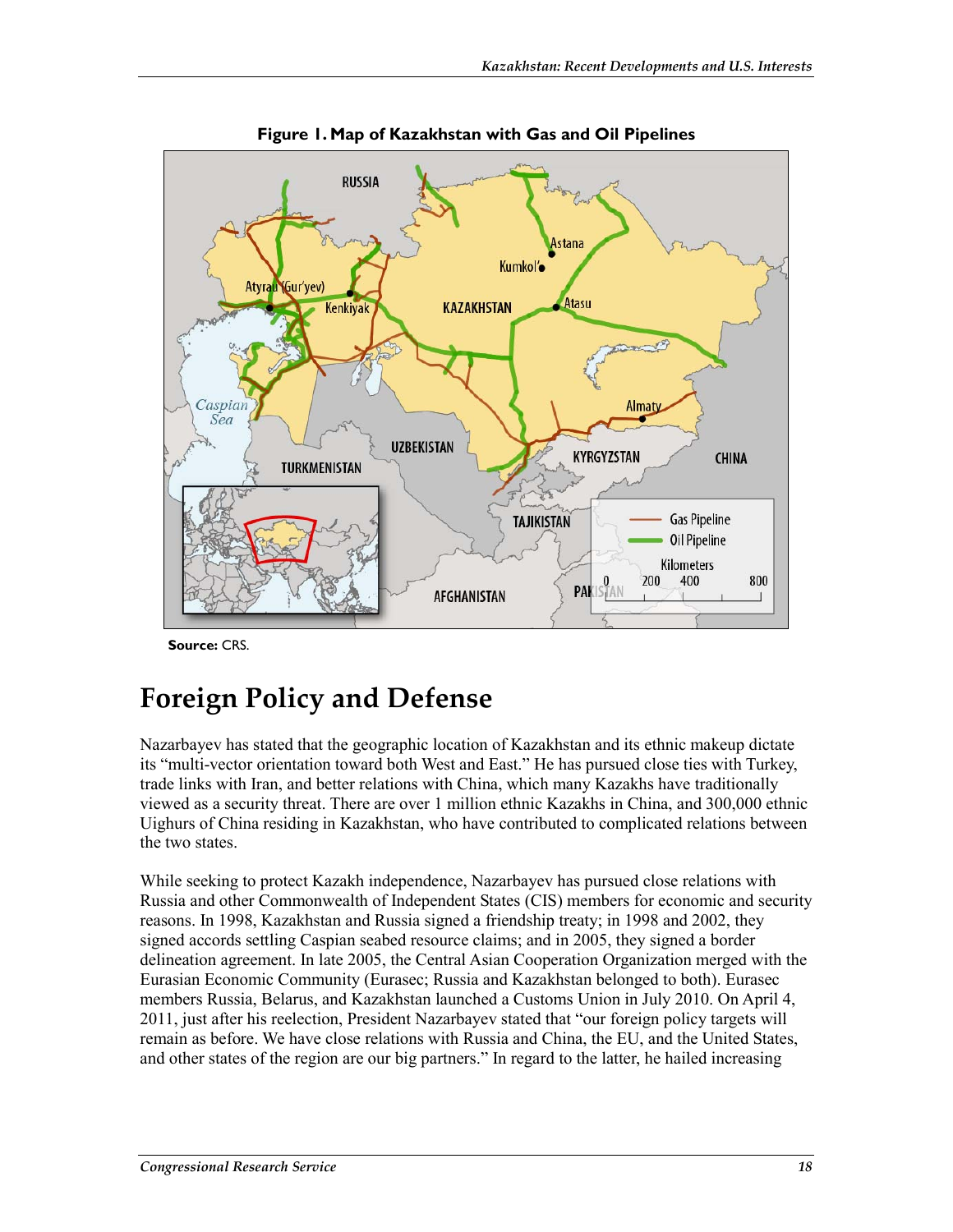trade and other integration within the Customs Union.<sup>51</sup> Nazarbayev also has supported Russia's then-Prime Minister Putin's October 2011 proposal for deeper regional economic integration on the basis of the Customs Union to establish an Eurasian Union (which Putin stated was based on a concept advocated by Nazarbayev in 1994). Some in Kazakhstan have voiced concerns that Kazkhstan's sovereignty will be harmed by these integration efforts.

Kazakhstan's assertion of its national interests has contributed to recent tensions in Kazakhstan-Russia relations. These include President Nazarbayev's call for switching to the Latin script and for Kazakh and English to be more widely used;<sup>52</sup> his assertion that if Eurasian integration threatens Kazakhstan's sovereignty, the country will withdraw from "such a union",<sup>53</sup> and Kazakhstan's reappraisal of Russia's lease of the expansive Baikonur Cosmodrome space launch center and surrounding areas. In regard to the latter issue, a 1994 lease (extended in 2004) grants Russia a colonial-style concession over nearly 3,000 square miles of Kazakh territory until 2050 for a yearly payment of about \$154 million. In late 2012, Kazakh officials raised the issue of renegotiating the lease agreement, and an inter-governmental commission was set up to discuss Kazakh concerns. In late March 2013, however, the deputy prime minister pledged Kazakhstan's "unconditional adherence" to the lease. Nonetheless, Kazakhstan has pressed for limiting some rocket launches deemed environmentally damaging.

#### **Armed Forces**

Kazakhstan still relies heavily on Russia for military training and equipment, but has expanded defense cooperation with other states. About 20,000 Kazakh troops serve in the army, 12,000 in the air force, and 3,000 in the navy. There are about 4,000 special forces, 9,000 border guards, 20,000 Internal Security (police) troops, and 2,500 presidential and government guards.  $54$  In 1999, Kazakhstan reaffirmed a CIS Collective Security Treaty (later formalized as the Collective Security Treaty Organization or CSTO) pledging the parties to provide military assistance in case of aggression against any one of them. Kazakhstan is also a member of the Shanghai Cooperation Organization (SCO), composed of Russia, China, and the Central Asian states (except Turkmenistan), which aims to combat terrorism and facilitate trade ties. In 1994, Kazakhstan joined NATO's Partnership for Peace (PFP) and regularly takes part in PFP exercises, but states that it does not aim to join the alliance.

A new military doctrine adopted in 2011 emphasizes internal threats to security, including terrorism and separatism; and intra-regional threats to security, including border and water supply disputes and political instability. The doctrine considers external threats such as terrorism emanating from Afghanistan as potent but slightly lesser threats. The doctrine appears to eschew security reliance on the CSTO or SCO. It calls for modernizing the armed forces and eventually creating volunteer armed forces.<sup>55</sup> According to some observers, the doctrine reflects the objective of creating the most powerful armed forces in Central Asia.

<sup>51</sup> *CEDR*, April 5, 2011, Doc. No. CEP-950102.

<sup>52</sup> *CEDR*, December 15, 2013, Doc. No. CEP-950064.

<sup>53</sup> *CEDR*, January 9, 2013, Doc. No. CEP-950123; March 7, 2013, Doc. No. CEL-17758744.

<sup>54</sup> *The Military Balance,* International Institute of Strategic Studies, March 14, 2013.

<sup>55</sup> Roger McDermott, "Kazakhstan's 2011 Military Doctrine and Regional Security Beyond 2014," *CACI Analyst*, June 13, 2012. However, a retired Kazakh military officer argued in an article in 2010 against doing away with the draft and moving to a volunteer force. K.S. Serikbayev, "The Armed Forces of the Republic of Kazakhstan: Problems and (continued...)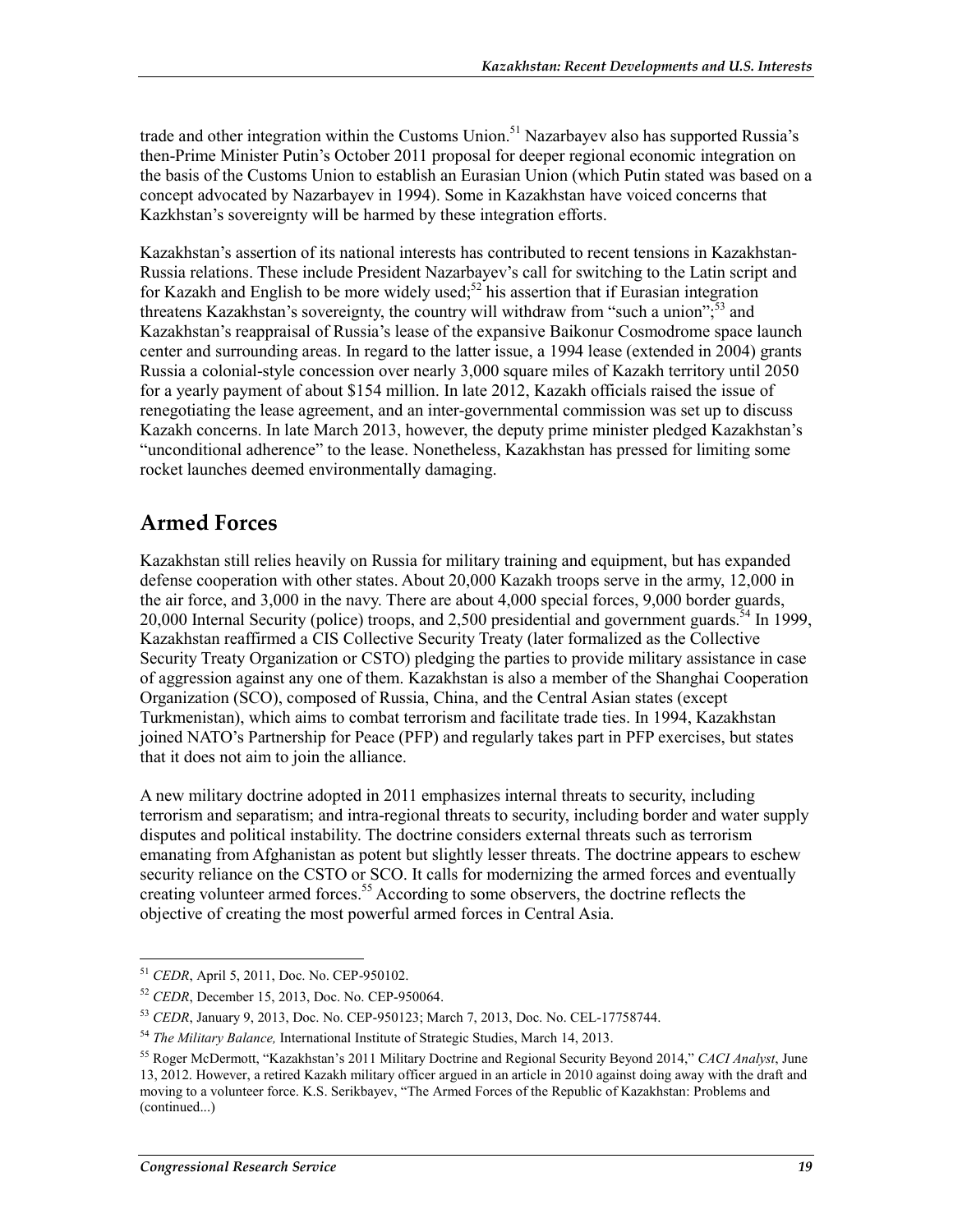Reforms include the transition to a brigade-based organizational and staff structure, the creation of the Shokan Ualikhanov Cadet Corps school for noncommissioned officers, and other elements of a hierarchy of military educational institutions. In mid-2009, efforts were announced to boost declining salaries and other social support for troops. Defense Minister Adilbek Dzhaksybekov reported that he had completed reforming the high commands of the ground forces, air force, and navy in 2009 as part of the goal of creating a "small, mobile, truly combat-capable army." A new concept for military procurement calls for modernizing defense industries; purchasing foreign weaponry; seeking foreign technical assistance for upgrading existing equipment; and focusing more on command, control, and communications technologies. The Spassk Combat Training and Combat Use Center was opened in 2010 to train junior officers and to train all male civilians of draft age in military skills as part of a mobilization reserve.<sup>56</sup> The Zhanaozen violence may have spurred military procurement of added airlift capabilities and redeployment of some troops to southwestern Kazakhstan.

Kazakhstan reportedly has launched a program to bolster its Caspian Sea naval presence, including by signing accords with French and Spanish firms to obtain anti-ship missiles. In 2012, it launched a new domestically built patrol boat. To increase airlift and mobility, the country purchased two C-295s from France's Airbus Military with delivery expected in 2013, and opened the Eurocopter Kazakhstan assembly facility in July 2012—a joint venture between the Dutchregistered EADS and Kazakhstan Engineering (a state-owned holding company)—to construct EC145 and EC645-T2 helicopters. Other military modernization initiatives include agreements with defense firms in Ukraine to build armored personnel carriers, in the United States to repair turboprop aircraft, in Turkey to manufacture optical and thermal sensors, and in Spain to build radars.<sup>57</sup>

### **Nuclear Non-Proliferation**

After the Soviet breakup, Kazakhstan was on paper a major nuclear weapons power (in reality Russia controlled these weapons). All bombers and their air-launched cruise missiles were removed to Russia by late February 1994. On April 21, 1995, the last of about 1,040 nuclear warheads had been removed from the SS-18 missiles and transferred to Russia, and Kazakhstan announced that it was nuclear weapons-free. U.S. Comprehensive Threat Reduction (CTR) assistance was used for these efforts, and for subsequent control and elimination of nuclear materials and former chemical and biological warfare facilities. The U.S. Nuclear Risk Reduction Center works with Kazakhstan to facilitate verification and compliance with arms control and security agreements to enhance peace and prevent the proliferation of WMD. Among recent cooperation, ground was broken in March 2010 on a Central Laboratory to help secure Kazakhstan's collection of especially dangerous pathogens. Under the objective of combating weapons of mass destruction (which includes CTR and agency funding), U.S. assistance to Kazakhstan was over \$1.0 billion from FY1992 through FY2010, which was about one-half of all U.S. assistance to the country.

<sup>(...</sup>continued)

Possible Areas of Reform," *Military Thought*, July 1-September 30, 2010.

<sup>56</sup> *CEDR*, September 23, 2010, Doc. No. CEP-677004; June 4, 2010, Doc. No. CEP-37008; May 4, 2012, Doc. No. CEP-358004.

 $57$  The Military Balance, International Institute of Strategic Studies, March 14, 2013.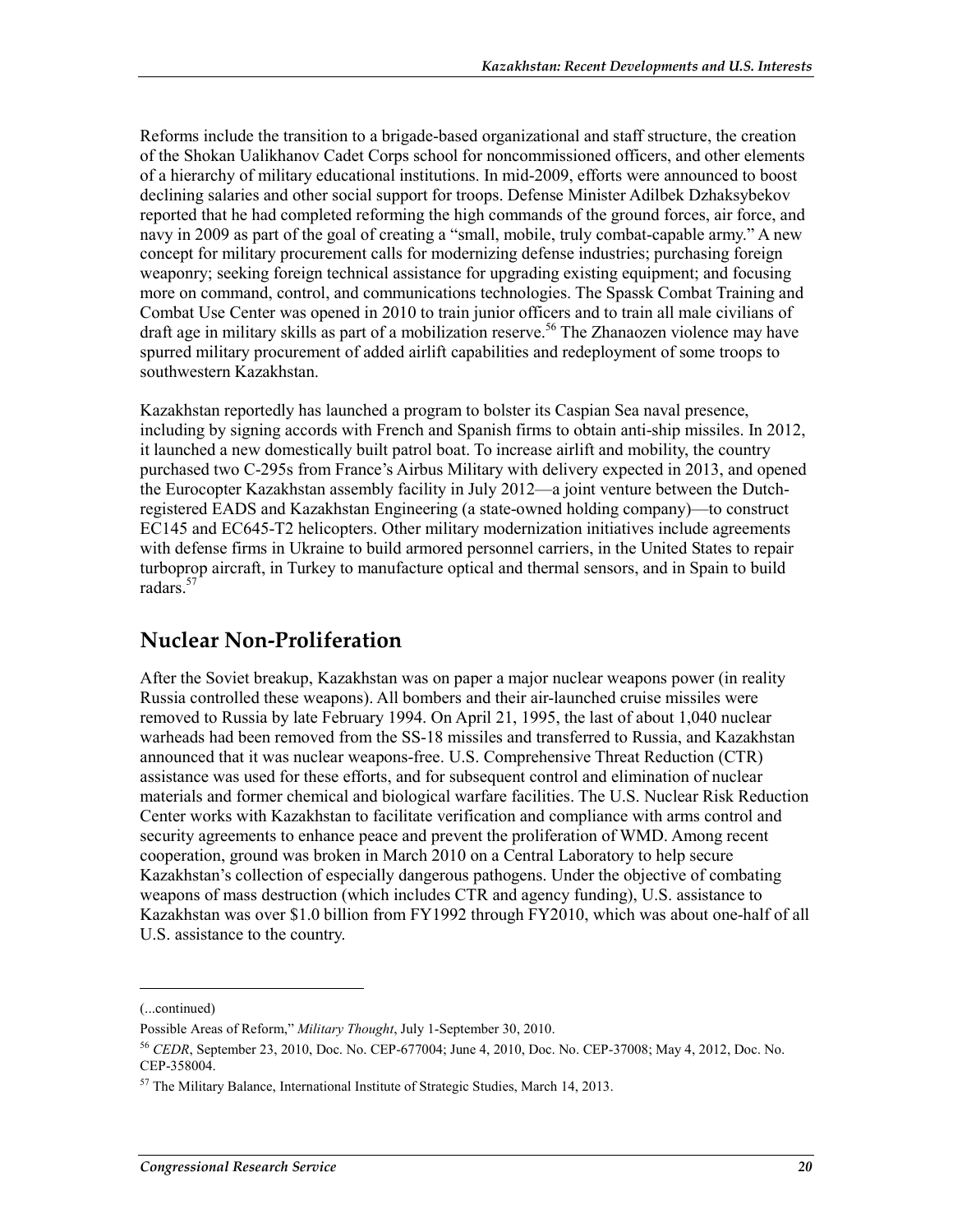President Obama met on April 11, 2010, with Kazakh President Nursultan Nazarbayev on the sidelines of the Nuclear Security Summit in Washington, DC. A joint statement reported that they "pledged to intensify bilateral cooperation to promote nuclear safety and nonproliferation, regional stability in Central Asia, economic prosperity, and universal values." President Obama encouraged Kazakhstan to fully implement its 2009-2012 National Human Rights Action Plan (but see above). President Nazarbayev agreed to facilitate U.S. military air flights along a new trans-polar route that transits Kazakhstan to Afghanistan, and President Obama praised Kazakh assistance to Afghanistan.<sup>58</sup> In March 2012, President Obama met with President Nazarbayev at the nuclear security summit in Seoul, South Korea, where President Obama hailed Kazakhstan's efforts to secure nuclear materials inherited from the former Soviet Union.<sup>59</sup>

### **U.S. Policy**

U.S. relations with Kazakhstan intensified after the September 11, 2001, terrorist attacks on the United States and U.S. and coalition forces began operations in Afghanistan. At first, the U.S. policy appeared focused more on ties with Uzbekistan, the centrally located and most populous regional state, when a U.S. airbase was established. However, after Uzbekistan closed the airbase in mid-2005 in the wake of U.S. concerns about human rights abuses in that country, U.S. policy attention appeared to shift more to Kazakhstan as the most significant U.S. "partner" in the region.<sup>60</sup> Some observers argue that as Kazakhstan has developed economically in recent years, including by establishing closer energy and other ties with China, it has placed somewhat less priority on ties with the United States. These observers maintain that although future U.S. relations with Kazakhstan may not focus as much on security concerns, the country will remain significant to U.S. interests as a prominent economic and political power in the region.<sup>61</sup>

According to the Obama Administration's *Congressional Budget Justification for Foreign Operations*, the U.S. "strategic aim in Kazakhstan is to ensure and maintain the development of the country as a stable, secure, democratic, and prosperous partner that respects international standards and agreements, embraces free-market competition and the rule of law, and is a respected regional leader." The Administration avers that Kazakhstan has made significant progress—with U.S. support—over the period since it gained independence in late 1991 to reach these goals. For FY2014, U.S. government aid will focus on programs "that support Kazakhstan's evolution into a stronger partner ... that can play a greater role in promoting regional stability and economic integration."62

<u>.</u>

<sup>58</sup> The White House, Office of the Press Secretary, *Joint Statement on the meeting between President Obama and Kazakhstan President Nazarbayev* April 11, 2010.

<sup>59</sup> The White House, Office of the Press Secretary, *Remarks by President Obama and President Nursultan Nazarbayev of the Republic of Kazakhstan Before Bilateral Meeting*, March 26, 2012; *Joint Statement of the Presidents of the Republic of Kazakhstan, the Russian Federation, and the United States of America Regarding the Trilateral Cooperation at the Former Semipalatinsk Test Site*, March 26, 2012.

<sup>60</sup> U.S. Department of State, Office of the Spokesman, *Remarks: Secretary of State Condoleezza Rice At Eurasian National University*, October 13, 2005.

<sup>61</sup> Sean Roberts, *Issue Brief: Kazakhstan and the United States: Twenty Years of Ambiguous Partnership*, Atlantic Council, January 2012; Jeffrey Mankoff, *The United States and Central Asia after 2014*, Center for Strategic and International Studies, January 2013.

<sup>62</sup> U.S. Department of State, *Congressional Budget Justification for Foreign Operations, Annex: Regional Perspectives, FY2014*, May 17, 2013.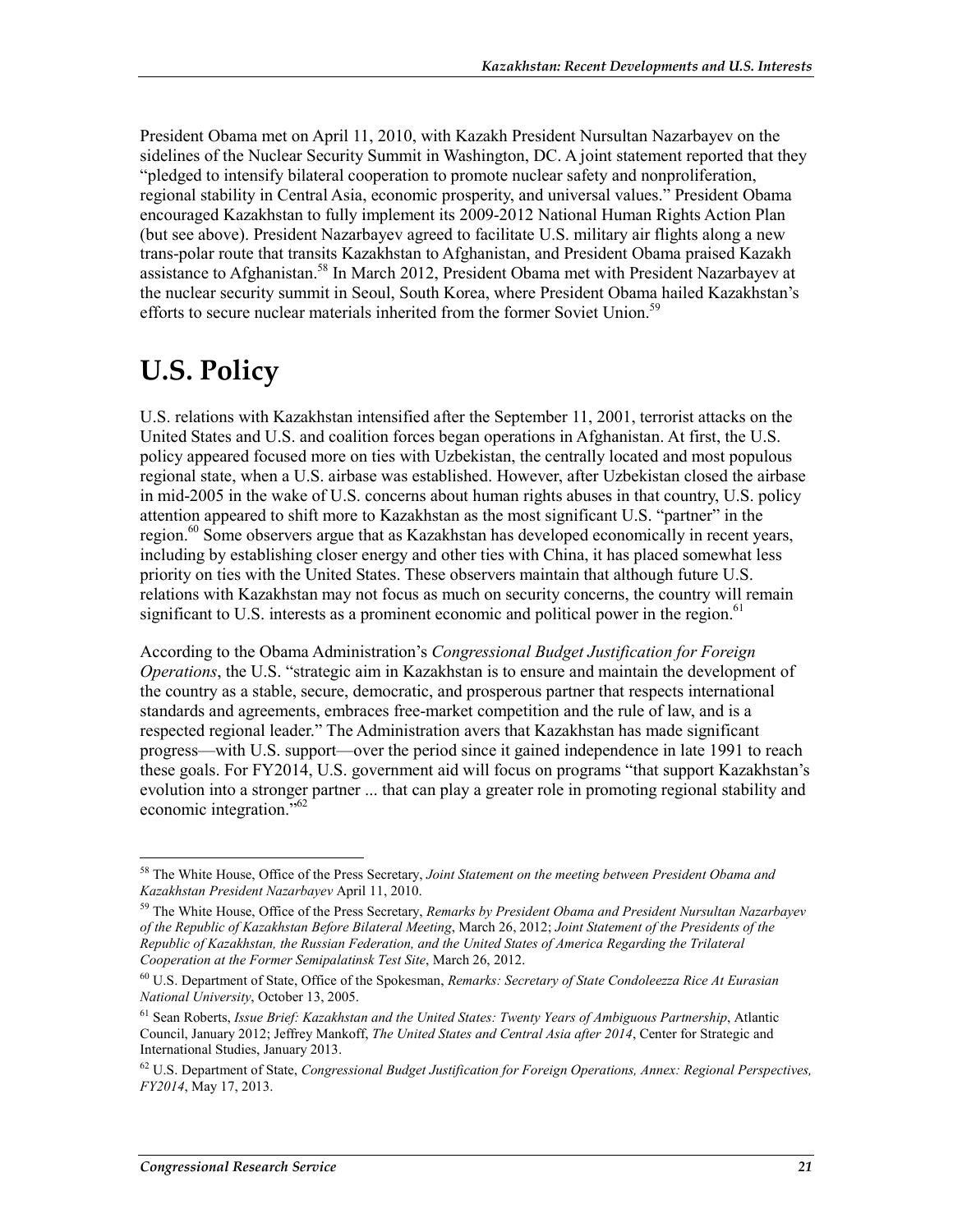During President Nazarbayev's 1994 U.S. visit, he and then-President Clinton signed a Charter on Democratic Partnership, which recognized Kazakhstan's commitments to the rule of law, respect for human rights, and economic reform. During his December 2001 and September 2006 visits, Nazarbayev repeated these pledges in joint statements with then-President Bush. During the former visit, an accord to establish an Energy Partnership dialogue was signed to facilitate cooperation on nuclear, hydrocarbon, and electric power resources and various issues such as renewable energy and energy efficiency. At the  $9<sup>th</sup>$  annual meeting in October 2012, an action plan for the next two years was promulgated dealing with these resources and issues.<sup>63</sup>

The Obama Administration launched annual bilateral consultations (ABC) on economic and political issues with Kazakhstan, with the first meeting taking place in Washington, DC, in March 2010, the second in Astana (Kazakhstan's capital) in late March 2011, and the third in Washington, DC, in February 2012. At this meeting, the United States reportedly agreed to work with Kazakhstan to attract U.S. companies and universities to establish a presence at the Innovative Technologies Park near Almaty. The State Department also announced that it was elevating relations with Kazakhstan to the level of a strategic partnership dialogue by transforming the ABC into a Strategic Partnership Commission (SPC).

The inaugural meeting of the SPC took place in April 2012 in Washington, DC, and established several working groups, including on non-proliferation and disarmament, economic cooperation, and science and technology. In addition, a "human dimension dialogue" involved a roundtable on civil and human rights held by various NGOs. <sup>64</sup> Apparently, these working groups are separate from other bilateral groups on nuclear material safeguards, on science and technology cooperation, and trade and investment that have been established by separate accords and which have held inaugural meetings in 2013.

No agreements reportedly were signed at the second SPC meeting in July 2013, also held in Washington, DC, but the two sides (co-chaired on the U.S. side by Deputy Secretary of State William Burns and on the Kazakh side by Foreign Minister Idrisov) made several pledges, including U.S. pledges to continue to assist Kazakhstan to obtain WTO membership and to work to increase trade and investment.<sup>65</sup>

President Obama met with President Nazarbayev at nuclear security summits in April 2010 and March 2012 (see above). Also signaling the Obama Administration's interest in Kazakhstan, a Consulate General was opened in Almaty (the former capital and the business center)—the first such post in Central Asia—and the first consul general arrived in August 2010.

During an August 2012 visit to Kazakhstan, Assistant Secretary Blake stressed that "our relations with Kazakhstan ... are the deepest and broadest of all countries in Central Asia.... Kazakhstan is looking ... to play a larger role in the regional integration process and work a lot on some of the

<sup>63</sup> Kazakhstan Embassy, Washington, D.C., *Joint Statement: The Ninth Meeting of the U.S.-Kazakhstan Energy Partnership,* October 16, 2012; Richard Weitz, "New Kazakhstan-U.S. Energy Partnership Plan Adopted," *Eurasia Daily Monitor*, November 2, 2012.

<sup>64</sup> U.S. Department of State, *Introductory Remarks at Business Forum: U.S.-Kazakhstan Strategic Partnership Dialogue*, Robert O. Blake, Jr., Assistant Secretary, Bureau of South and Central Asian Affairs, April 10, 2012; Kazakhstan Embassy, Washington, D.C., Erlan Idrissov, *Kazakhstan-U.S. Strategic Partnership Commission/Dialogue's Inaugural Meeting Opens a New Avenue for Bilateral Cooperation*, April 23, 2012

<sup>65</sup> U.S. Department of State, Office of the Spokesperson, *Joint Statement of Second Kazakhstan-United States Strategic Partnership Dialogue*, July 10, 2013.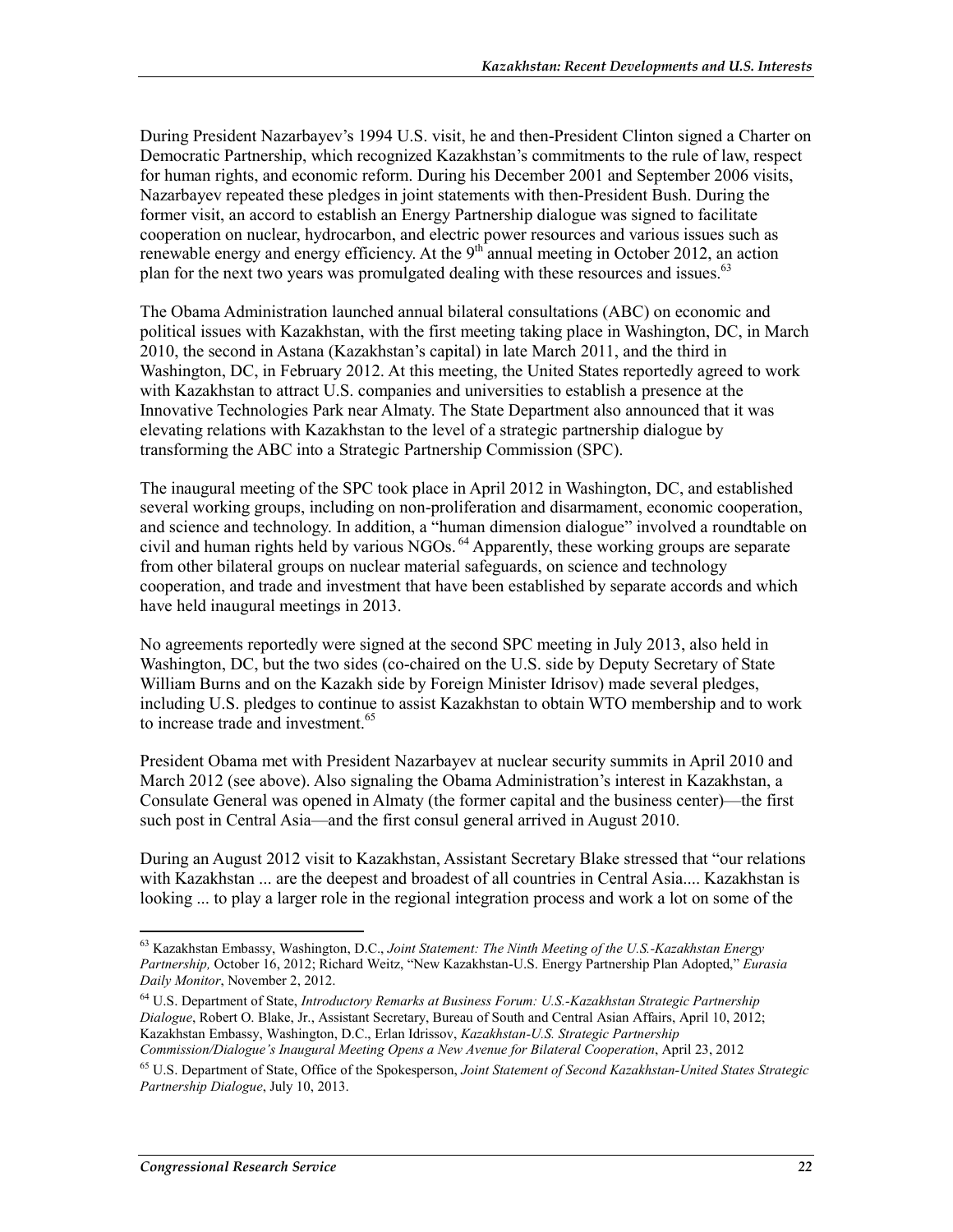very important regional issues, such as non-proliferation and so on. All of these are very consistent with what we are trying to accomplish and [are] one of the reasons why we have a very good partnership with Kazakhstan."66 In congressional testimony in July 2012, Assistant Secretary Blake highlighted growing U.S.-Kazakh trade relations, Kazakhstan's assistance to stabilization efforts in Afghanistan, and its global role in combating nuclear proliferation. At the same time, he stressed that the United States would continue to support the Kazakh government's further efforts to democratize and respect human rights. He reiterated U.S. concerns about the Kazakh government's use of deadly force in quelling unrest in Zhanaozen in late 2012 (see above) and about allegations that suspects had been tortured.<sup>67</sup>

Cumulative U.S. aid budgeted for Kazakhstan in fiscal years 1992 through 2010 was \$2.05 billion (all-agency funding), with Kazakhstan ranking fifth in aid among the 12 Soviet successor states. A large part of this U.S. aid has supported Comprehensive Threat Reduction (CTR) programs to prevent the proliferation of weapons of mass destruction. Budgeted aid for FY2011 was \$17.6 million and was \$19.3 million for FY2012. Requested aid for FY2014 is \$12.2 million (these latter amounts include foreign assistance listed in the *Congressional Budget Justification for Foreign Operations*, and exclude Defense and Energy Department funds; country totals have not been released for FY2013). The Administration states that Kazakhstan's significant progress "as a stable, secure, democratic, and prosperous partner [has] allowed the U.S. government to scale down funding levels in FY2014." The request for FY2014 emphasizes security programs (\$4.8 million) such as Foreign Military Financing (FMF), International Military Education and Training (IMET), Non-Proliferation, Antiterrorism, Demining, and Related Programs (NADR), and International Narcotics Control and Law Enforcement (INCLE); economic support (\$4.1 million) for developing small businesses, attracting more foreign investment, and increasing energy efficiency (these programs will be funded mostly by Kazakhstan with some U.S. support); and democracy support (\$2.8 million) to strengthen judicial independence and bolster human rights and civil society NGOs.<sup>68</sup>

U.S. defense cooperation has included FMF, IMET, and other assistance and participation in annual Steppe Eagle military exercises in Kazakhstan (held under the aegis of NATO's Partnership for Peace). In July 2012, U.S. Secretary of the Navy Ray Mabus visited Kazakhstan and met with Defense Minister Dzhaksybekev. The two reportedly discussed the accomplishments of the 2008-2012 defense cooperation plan in the areas of training and equipment for the peacekeeping brigade, special forces training, technical assistance, and military education, and worked on drafting a new 2013-2017 plan. In April 2013, cadets from the U.S. Military Academy at West Point visited the Military Institute of Ground Forces, and during the SPC meeting in July 2013, the two sides discussed mutual visits by the defense minister/secretary.

Among congressional actions, Omnibus Appropriations for FY2003 (P.L. 108-7) forbade assistance to the government of Kazakhstan unless the Secretary of State determined and reported that Kazakhstan had significantly improved its human rights record during the preceding six-

<sup>66</sup> U.S. Department of State, *On-the-Record Briefing With International Media: Robert O. Blake, Jr., Assistant Secretary, Bureau of South and Central Asian Affairs*, August 15, 2012.

<sup>67</sup> U.S. House of Representatives, Committee on Foreign Affairs, Subcommittee on Europe and Eurasia, Hearing; U.S. Engagement in Central Asia, *Testimony by Robert Blake, Assistant Secretary, Bureau of Central and South Asian Affairs*, July 24, 2012. See also U.S. Department of State, *Opening Remarks at Nazarbayev University*, Robert O. Blake, Jr. Assistant Secretary, Bureau of South and Central Asian Affairs, April 23, 2013.

<sup>68</sup> U.S. Department of State, *Congressional Budget Justification for Foreign Operations, Annex: Regional Perspectives, FY2014*, May 17, 2013.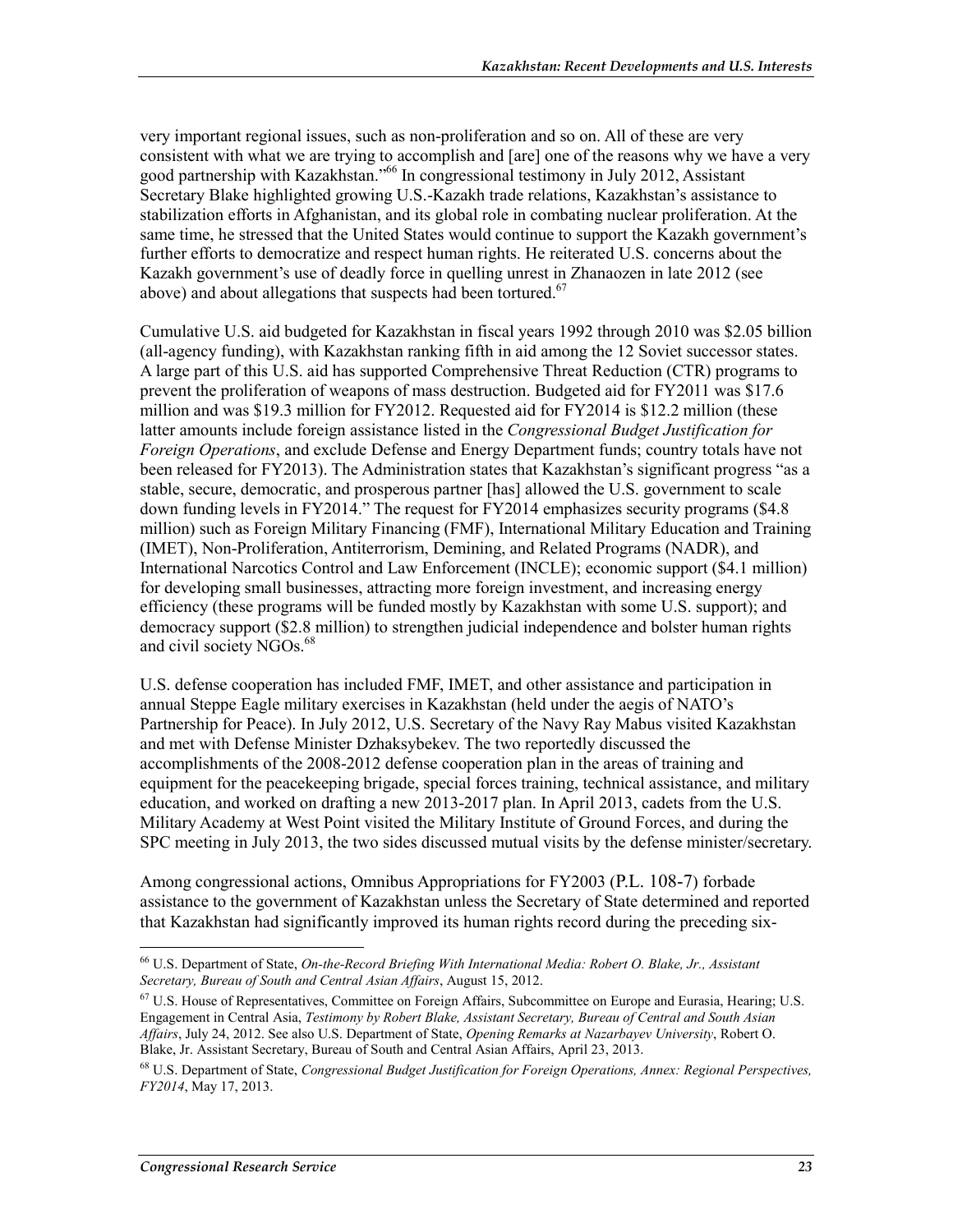month period. The Secretary could, however, waive this prohibition on national security grounds. This language has been continued in yearly appropriations acts. Since FY2005, the Secretary of State (or the designee) has reported to Congress that Kazakhstan has failed to significantly improve its human rights record, but that aid restrictions have been waived on national security grounds.

#### **Counter-Terrorism Support**

With regard to Iraq, Kazakhstan's then-Foreign Minister Kasymzhomart Tokayev on March 28, 2003, voiced general support for disarming Iraq. Tokayev later explained that Kazakhstan had decided to support the coalition because it feared that Saddam Hussein was building weapons of mass destruction. Reportedly responding to a U.S. appeal, the Kazakh legislature in May 2003 approved sending military engineers to Iraq. The 27 troops trained Iraqis in de-mining and water purification. Kazakh troops withdrew from Iraq in late 2008.

With regard to Afghanistan, President Nazarbayev warned in June 2001 that Taliban actions in Afghanistan increasingly threatened regional security, and after September 11 he offered overflight rights and the use of airbases to the U.S.-led coalition, but did not offer troops. Kazakhstan also facilitated the transshipment of supplies to U.S. bases in Uzbekistan and Kyrgyzstan. A U.S.-Kazakh memorandum of understanding was signed in July 2002 that permitted U.S. military aircraft to use Kazakhstan's Almaty airport for emergency military landings. In September 2003, a five-year military cooperation agreement was signed to combat terrorism, develop peacekeeping forces, bolster air defense capabilities, and enhance security in the Caspian Sea. In February 2008, the accord was extended to 2012. After receiving Kazakhstan's permission, in early 2009 NATO countries began rail shipments of nonlethal supplies to support the operations of the International Security Assistance Force (ISAF) in Afghanistan. A U.S.-Kazakh accord on over-flight rights for military equipment and personnel was brokered in April 2010. According to one source, U.S. military purchases of local goods and transit fees paid to regional states amount to several hundred million dollars annually.<sup>69</sup>

In October 2010, Kazakhstan and NATO reached agreement on detailing four Kazakh officers to ISAF headquarters, and the Majlis in May 2011 approved the agreement. Just before the Majilis approved the deployment, a suicide bombing took place in the city of Aktobe outside a security forces building, reportedly injuring two security personnel, and after the approval a car bomb detonated in Astana, similarly outside a security forces building, killing two people in the car. No one took immediate responsibility for the bombings, and it was unclear if they were linked to the Majilis action. Perhaps telling, just after the approval, the Taliban allegedly warned that the deployment would be regarded as "disloyal" and damaging to Kazakh-Taliban relations.<sup>70</sup> The Kazakh Senate (upper legislative chamber) then added qualifying language to the bill approved by the lower chamber and returned it to the Majlis, apparently reflecting a policy change by the government. The Senate explained its action as a response to widespread public opposition to

<sup>69</sup> Deirdre Tynan, "Central Asia: Who's the Big Winner in the NDN Sweepstakes?" *Eurasianet*, February 7, 2012; U.S. Department of Commerce. U.S. Commercial Service. *Kazakhstan: Northern Distribution Network*, April 23, 2010. Section 801 of the National Defense Authorization Act for FY2010 (P.L. 111-84) provides temporary authority to limit competition to, or provide a preference for, products and services that are from countries along the Northern Distribution Network in support of operations in Afghanistan when it is determined that it is in the national security interest of the United States. Other goals include bolstering the economies of the Central Asian states and regional integration.

<sup>70</sup> Open Source Center, *South Asia: Daily Report*, May 21, 2011, Doc. No. SAP-950023.